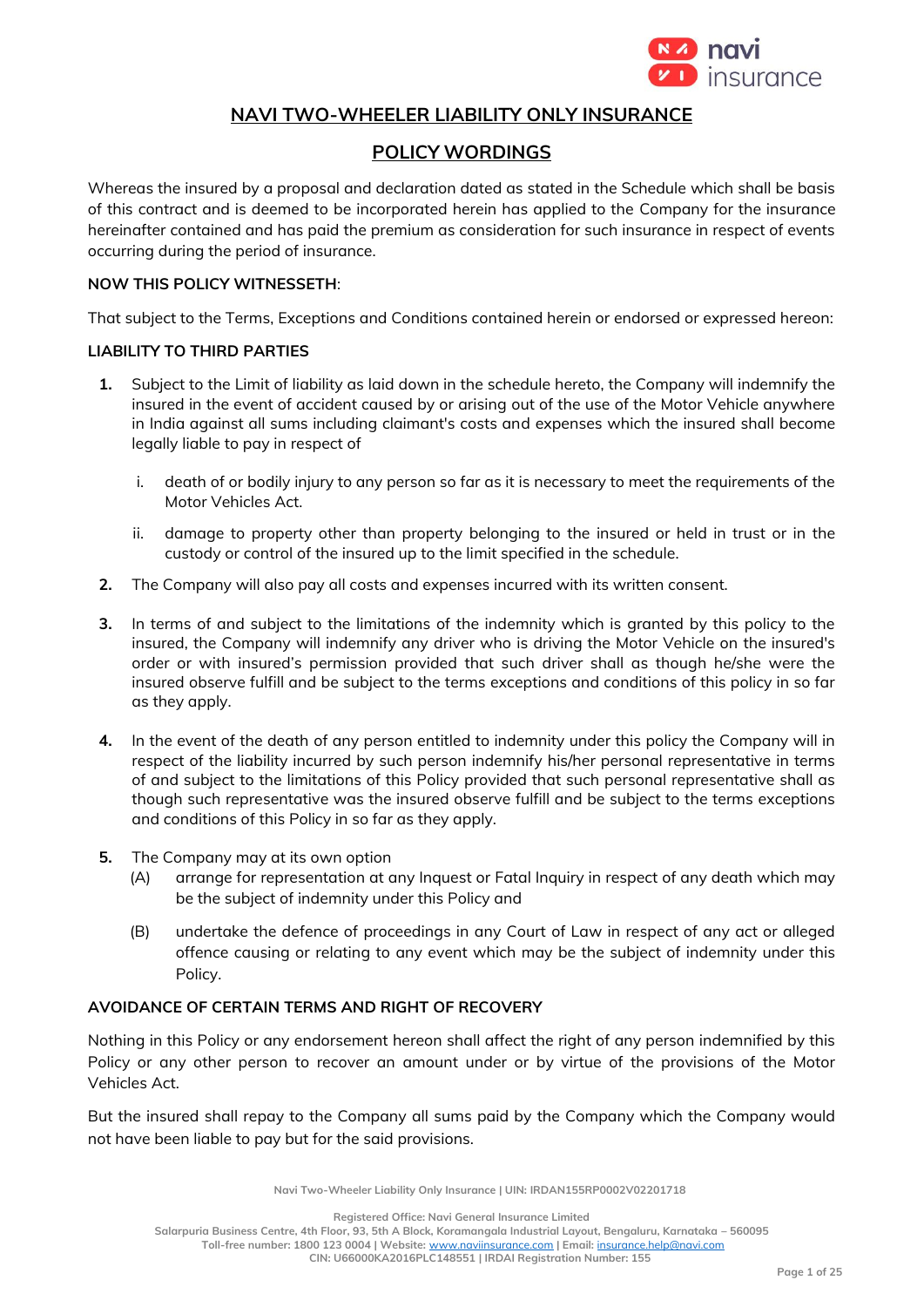

#### **APPLICATION OF LIMITS OF INDEMNITY**

In the event of any accident involving indemnity to more than one person any limitation by the terms of this Policy and/or of any Endorsement thereon of the amount of any indemnity shall apply to the aggregate amount of indemnity to all persons indemnified and such indemnity shall apply in priority to the insured.

#### **PERSONAL ACCIDENT COVER FOR OWNER-DRIVER**

Subject otherwise to the terms exceptions conditions and limitations of this Policy, the Company undertakes to pay compensation as per the following scale for bodily injury/ death sustained by the owner-driver of the vehicle in direct connection with the vehicle insured or whilst mounting into/dismounting from or traveling in the insured vehicle as a co-driver, caused by violent, accidental, external and visible means which independently of any other cause shall within six calendar months of such injury result in

|      | <b>Nature of Injury</b>                                      | <b>Scale of</b> |
|------|--------------------------------------------------------------|-----------------|
|      |                                                              | compensation    |
|      | Death                                                        | 100%            |
| ii)  | Loss of two limbs or sight of two eyes or one limb and sight | 100%            |
|      | of one eye.                                                  |                 |
| iii) | Loss of one limb or sight of one eye                         | 50%             |
| iv)  | Permanent total disablement from injuries other than named   | 100%            |
|      | above.                                                       |                 |

#### **Provided always that**

- 1) The compensation shall be payable under only one of the items (i) to (iv) above in respect of the owner-driver arising out of any one occurrence and the total liability of the insurer shall not in the aggregate exceed the sum of Rs. ----- during any one period of insurance.
- 2) No compensation shall be payable in respect of death or bodily injury directly or indirectly wholly or in part arising or resulting from or traceable to (a) intentional self-injury suicide or attempted suicide physical defect or infirmity or (b) an accident happening whilst such person is under the influence of intoxicating liquor or drugs.

#### **This cover is subject to**

- (a) the owner-driver is the registered owner of the vehicle insured herein;
- (b) the owner-driver is the insured named in this policy;
- (c) the owner-driver holds an effective driving license, in accordance with the provisions of Rule 3 of the Central Motor Vehicles Rules, 1989, at the time of the accident.

#### **GENERAL EXCEPTIONS**

## **A. Exclusions specific to the policy which cannot be waived**

- 1. The Company shall not be liable in respect of any claim arising whilst the vehicle insured herein (a) being used otherwise than in accordance with the 'Limitations as to Use' or
	- (b) being driven by or is for the purpose of being driven by him/her in the charge of any person other than a Driver as stated in the Driver's Clause.
- 2. The Company shall not be liable for any claim arising out of any contractual liability;

**Navi Two-Wheeler Liability Only Insurance | UIN: IRDAN155RP0002V02201718**

**Registered Office: Navi General Insurance Limited**

**Salarpuria Business Centre, 4th Floor, 93, 5th A Block, Koramangala Industrial Layout, Bengaluru, Karnataka – 560095**

**Toll-free number: 1800 123 0004 | Website:** [www.naviinsurance.com](http://www.naviinsurance.com/) **| Email:** [insurance.help@navi.com](mailto:insurance.help@navi.com)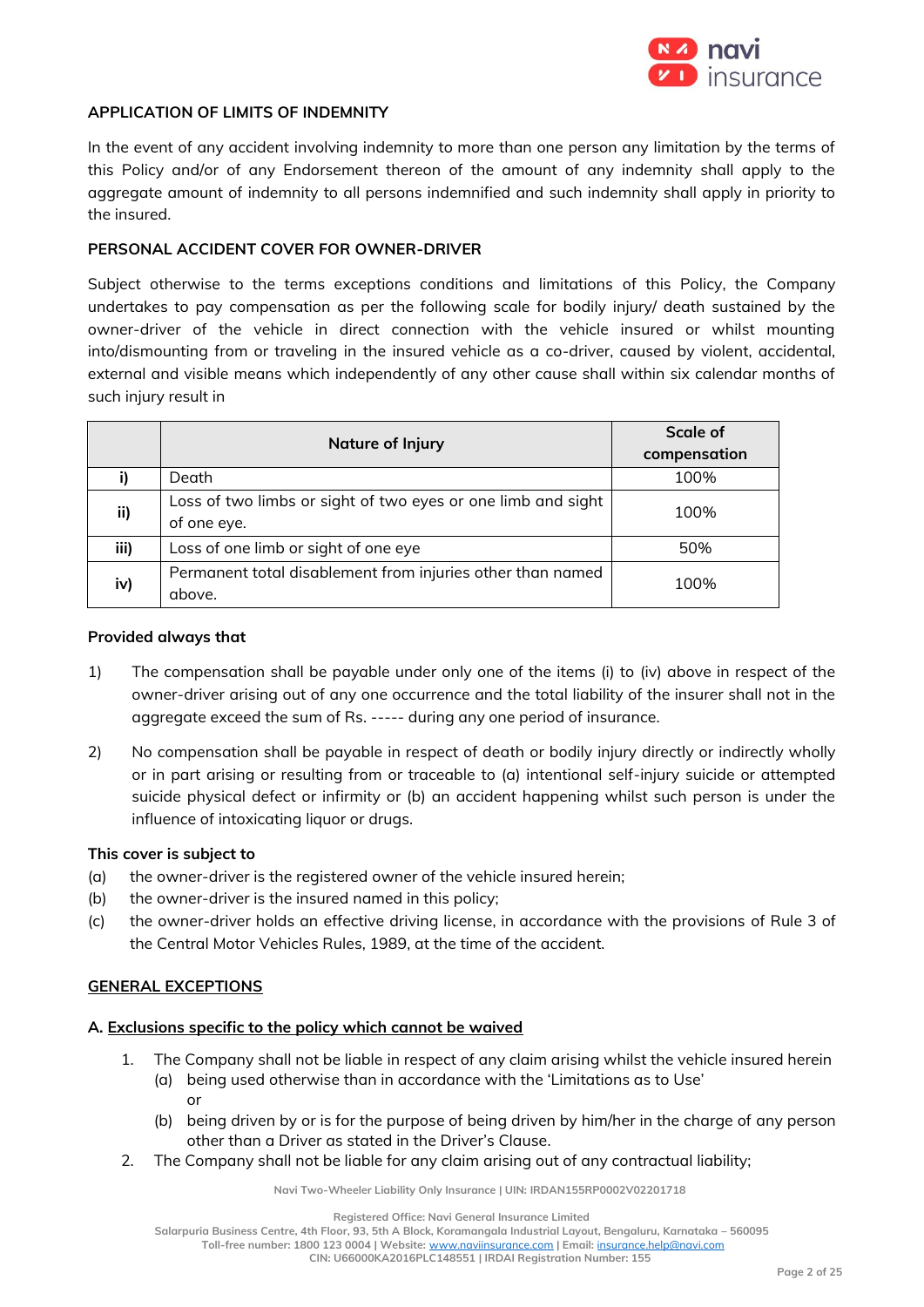

- 3. Except so far as is necessary to meet the requirements of the Motor Vehicles Act, the Company shall not be liable in respect of death arising out of and in the course of employment of a person in the employment of the insured or in the employment of any person who is indemnified under this policy or bodily injury sustained by such person arising out of and in the course of such employment.
- 4. Except so far as is necessary to meet the requirements of the Motor Vehicles Act, the Company shall not be liable in respect of death or bodily injury to any person (other than a passenger carried by reason of or in pursuance of a contract of employment) being carried in or upon or entering or mounting or alighting from the Motor Vehicle at the time of the occurrence of the event out of which any claim arises.

#### **B. Standard Exclusions**

- 5. The Company shall not be liable in respect of any liability directly or indirectly or proximately or remotely occasioned by contributed to by or traceable to or arising out of or in connection with War, Invasion, the Act of foreign enemies, hostilities or warlike operations (whether before or after declaration of war), Civil War, Mutiny, Rebellion, Military or usurped power or by any direct or indirect consequence of any of the said occurrences and in the event of any claim hereunder the insured shall prove that the accidental loss or damage and/or liability arose independently of and was in no way connected with or occasioned by or contributed to by or traceable to any of the said occurrences or any consequences thereof and in default of such proof, the Company shall not be liable to make any payment in respect of such a claim.
- 6. The Company shall not be liable in respect of any liability directly or indirectly caused by or contributed to by or arising from nuclear weapons material;

#### **CONDITIONS:**

This Policy and the Schedule shall be read together and any word or expression to which a specific meaning has been attached in any part of this policy or of the Schedule shall bear the same meaning wherever it may appear.

#### **A. Conditions when a claim arises:**

**1.** Notice shall be given in writing to the Company immediately upon the occurrence of any accident and in the event of any claim and thereafter the insured shall give all such information and assistance as the Company shall require. Every letter claims writ summons and/or process shall be forwarded to the Company immediately on receipt by the insured. Notice shall also be given in writing to the Company immediately the insured shall have knowledge of any impending Prosecution, Inquest or Fatal Inquiry in respect of any accident which may give rise to a claim under this Policy.

While notifying the claim, following information should be provided:

- Name of insured
- Insured contact numbers
- Policy number
- Date and time of loss
- Location of loss
- Nature and approximate extent of loss
- Place and contact details of the person at the loss location
- **2.** On receipt of notice of loss, Company will respond immediately and provide information to the

**Navi Two-Wheeler Liability Only Insurance | UIN: IRDAN155RP0002V02201718**

**Registered Office: Navi General Insurance Limited**

**Salarpuria Business Centre, 4th Floor, 93, 5th A Block, Koramangala Industrial Layout, Bengaluru, Karnataka – 560095**

**Toll-free number: 1800 123 0004 | Website:** [www.naviinsurance.com](http://www.naviinsurance.com/) **| Email:** [insurance.help@navi.com](mailto:insurance.help@navi.com)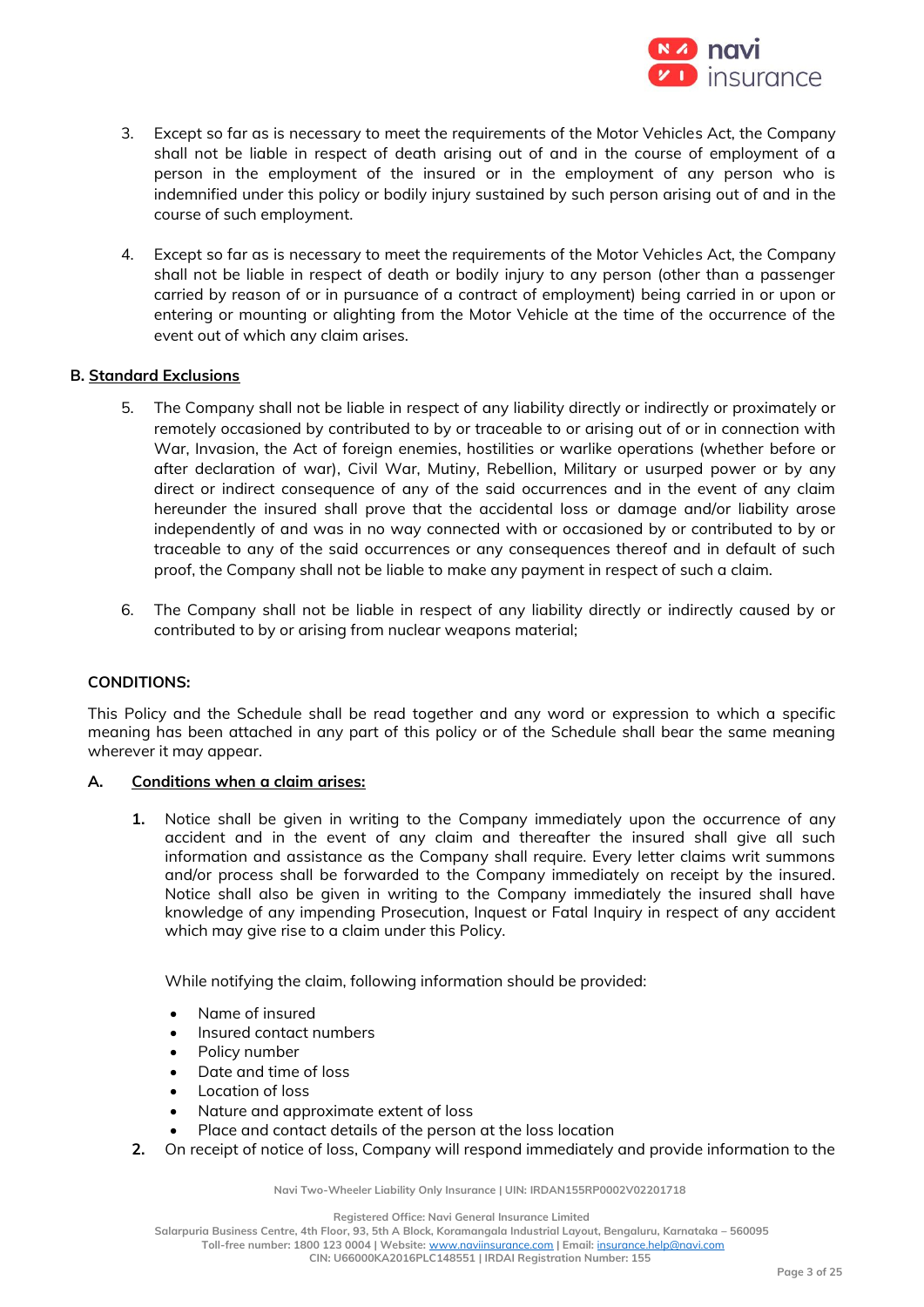

insured on the claim procedures.

Insured/Claimant shall submit following documents in support of the claim notified to us in addition to Claim Form. Where documents are available in public domain or with a public authority, the surveyor/Company will obtain themselves. The Company may ask additional relevant documents basis nature, complexity and circumstances of the loss.

#### **Documents for Liability claims**

- Policy Copy
- Copy of Registration Book
- Copy of Motor Driving License of the person driving the vehicle at the time of accident
- Police Panchanama /FIR

## **Documents for Personal Accident Claims**

- Policy copy
- Certificate of from government hospital doctor confirming the nature and degree of disability
- Discharge summary of the treating hospital clearly indicating the Hospital Registration No.
- Diagnostic reports
- FIR / Panchanama– (if Notified to Police) Attested or Original
- Final Police Report- (if applicable)
- Death Certificate\*
- Post Mortem report\*
- Legal Heir certificate /nominee certificate\*
- Driving license for owner driver (ODPA claim)

## **(Marked with \* are required only in death claims)**

**3.** In case of a Personal Accident Claim on receipt of all required information/documents that are relevant and necessary for the claim, the Company shall offer a settlement of the claim to the insured/claimant within a period of 30 days. If the Company, for any reasons to be recorded in writing and communicated to the insured/claimant, decides to reject a claim under the policy, it shall do so within a period of 30 days from the receipt of information/documents. Where the claim is rejected, the Company shall give the reasons for the same in writing drawing reference to the specific terms and conditions of the policy document.

In the event the claim is not settled within 30 days as stipulated above, the Company shall be liable to pay interest at a rate, which is 2% above the bank rate from the date of receipt of last relevant and necessary document from the insured/claimant by the Company till the date of actual payment.

**4.** No admission, offer, promise, payment, or indemnity shall be made or given by or on behalf of the insured without the written consent of the Company which shall be entitled if it so desires to take over and conduct in the name of the insured the defense or settlement of any claim or to prosecute in the name of the insured for its own benefit any claim for indemnity or otherwise and shall have full discretion in the conduct of any proceedings or in the settlement of any claim and the insured shall give all such information and assistance as the Company may require. If the Company shall make any payment in settlement of any claim and such payment includes any amount not covered by this Policy the insured shall repay to the Company the amount not so covered.

**Navi Two-Wheeler Liability Only Insurance | UIN: IRDAN155RP0002V02201718**

**Registered Office: Navi General Insurance Limited**

**Salarpuria Business Centre, 4th Floor, 93, 5th A Block, Koramangala Industrial Layout, Bengaluru, Karnataka – 560095**

**Toll-free number: 1800 123 0004 | Website:** [www.naviinsurance.com](http://www.naviinsurance.com/) **| Email:** [insurance.help@navi.com](mailto:insurance.help@navi.com)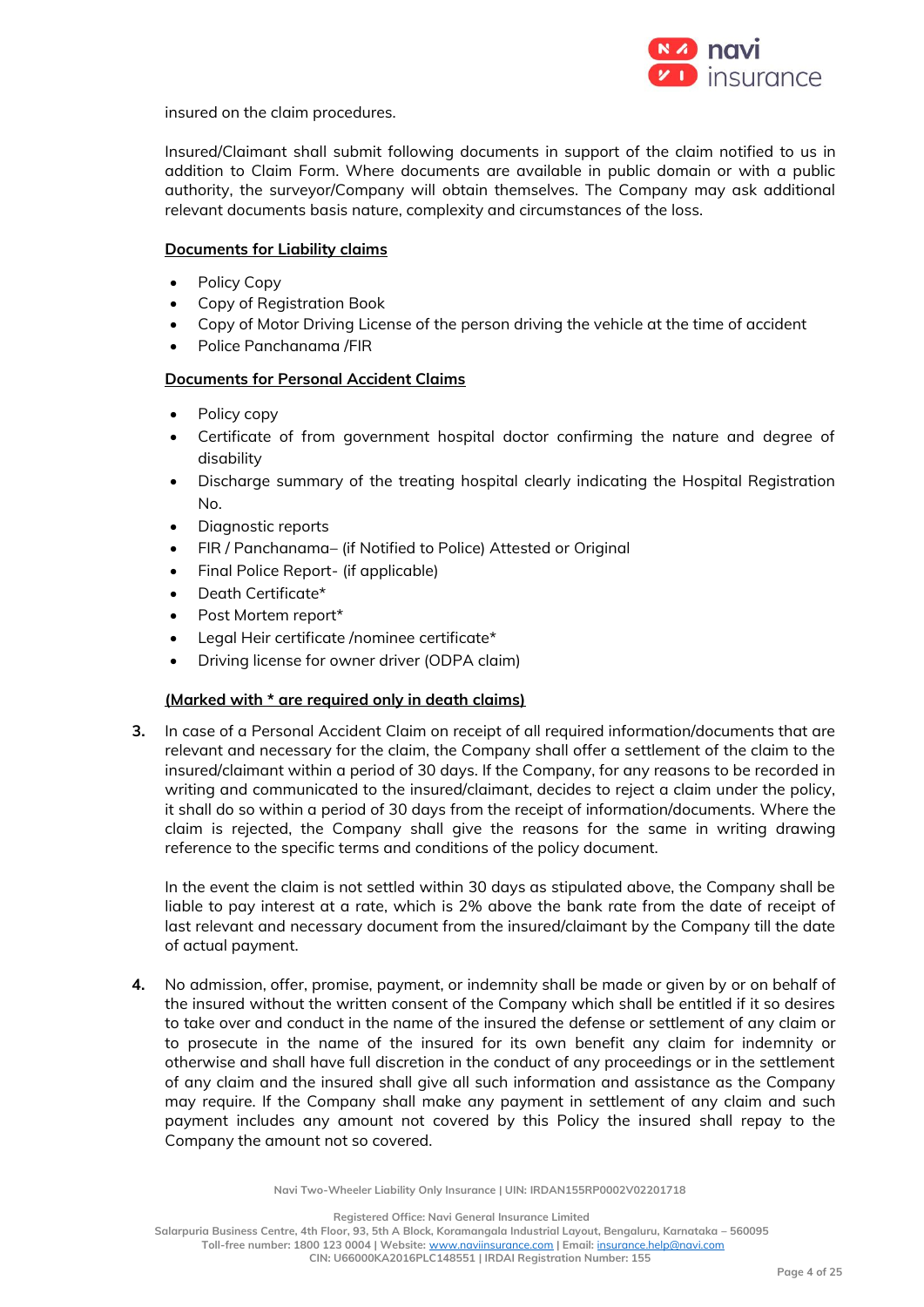

#### **B. Conditions applicable during the contract:**

- **5.** The insured shall take all reasonable steps to maintain the insured vehicle in efficient condition and the company shall have at all times free and full access to examine the insured vehicle or any part thereof or any driver or employee of the insured.
- **6.** The Company may cancel the policy by sending fifteen days' notice by recorded delivery to the insured at insured's last known address on the grounds of misrepresentation, fraud, nondisclosure of material facts or non-cooperation. In the event of cancellation of this Policy on grounds of misrepresentation, fraud, non-disclosure of material facts, the policy shall stand cancelled ab-initio and there will be no refund of premium. In the event the policy is cancelled on the grounds of non-cooperation of the insured or insured has initiated cancellation of the policy subject to proof of insurance elsewhere and surrender of original certificate of insurance, then the premium shall be computed and retained in accordance with company's short period rate for the period the Policy has been in force provided no claim has occurred up to the date of cancellation. In the event a claim has occurred in which case there shall be no refund of premium. Return of the premium by the Company will be subject to retention of the minimum premium of Rs. 100 /- (or Rs 25. /- in respect of vehicles specifically designed/modified for use by blind/handicapped/ mentally challenged persons). Where the ownership of the vehicle is transferred, the Policy cannot be cancelled unless evidence that the vehicle is insured elsewhere is produced.

| <b>PERIOD</b>                                 | % OF ANNUAL PREMIUM      |
|-----------------------------------------------|--------------------------|
|                                               | <b>RATE</b>              |
| Not exceeding 1 month                         | 20%                      |
| Exceeding 1 month but not exceeding 2 months  | 30%                      |
| Exceeding 2 months but not exceeding 3 months | 40%                      |
| Exceeding 3 months but not exceeding 4 months | 50%                      |
| Exceeding 4 months but not exceeding 5 months | 60%                      |
| Exceeding 5 months but not exceeding 6 months | 70%                      |
| Exceeding 6 months but not exceeding 7 months | 80%                      |
| Exceeding 7 months but not exceeding 8 months | 90%                      |
| Exceeding 8 months                            | Full annual premium/rate |

#### **SHORT PERIOD SCALE (FOR RETENTION OF PREMIUM)**

#### **Double Insurance**

When the insured vehicle is covered under another policy with identical cover, then the policy commencing later may be cancelled by the insured subject to the following.

If a vehicle is insured at any time with two different offices of the same insurer, 100% refund of premium of one policy shall be allowed by cancelling the later of the two policies. However, if the two policies are issued by two different insurers, the policy commencing later shall be cancelled by the insurer concerned and pro-rata refund of premium thereon shall be allowed. If, however, due to requirements of Banks/Financial Institutions, intimated to the insurer in writing, the earlier dated policy is required to be cancelled, then refund of premium will be allowed after retaining premium at short period scale for the period the policy was in force prior to cancellation.

In all such eventualities, the minimum premium of Rs. \_\_\_\_\_\_\_\_\_\_\_ shall be retained.

**Navi Two-Wheeler Liability Only Insurance | UIN: IRDAN155RP0002V02201718**

**Registered Office: Navi General Insurance Limited**

**Salarpuria Business Centre, 4th Floor, 93, 5th A Block, Koramangala Industrial Layout, Bengaluru, Karnataka – 560095**

**Toll-free number: 1800 123 0004 | Website:** [www.naviinsurance.com](http://www.naviinsurance.com/) **| Email:** [insurance.help@navi.com](mailto:insurance.help@navi.com)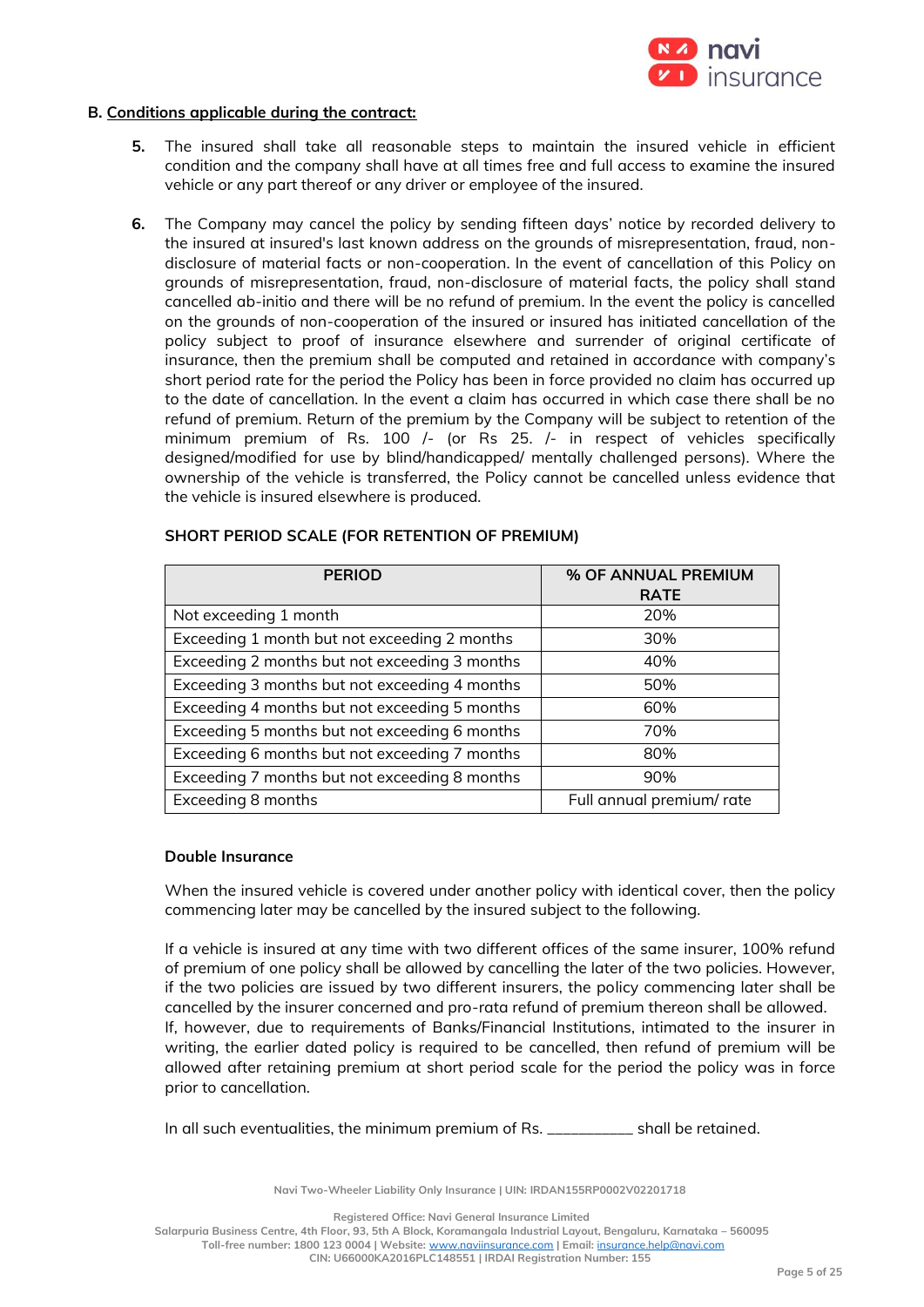

In either case, no refund of premium shall be allowed for such cancellation if any claim has arisen on either of the policies during the period when both the policies were in operation, but prior to cancellation of one of the policies.

- **7.** If at the time of occurrence of an event that gives rise to any claim under this policy there is in existence any other insurance covering the same liability, the Company shall not be liable to pay or contribute more than its ratable proportion of any compensation, cost or expense.
- **8.** If any dispute or difference shall arise as to the quantum to be paid under this policy (liability being otherwise admitted), such difference shall independent of all other questions be referred to the decision of a sole arbitrator to be appointed in writing by the parties to the dispute or if they cannot agree upon a single arbitrator within 30 days of any party invoking Arbitration, the same shall be referred to a panel of three arbitrators comprising two arbitrators one to be appointed by each of the parties to the dispute / difference, and a third arbitrator to be appointed by such two arbitrators who shall act as the presiding arbitrator and Arbitration shall be conducted under and in accordance with the provisions of the Arbitration and Conciliation Act, 1996.

It is clearly agreed and understood that no difference or dispute shall be referable to Arbitration as hereinbefore provided, if the Company has disputed or not accepted liability under or in respect of this policy.

It is hereby expressly stipulated and declared that it shall be condition precedent to any right of action or suit upon this policy that the award by such arbitrator/ arbitrators of the amount of the loss or damage shall be first obtained.

It is also hereby further expressly agreed and declared that if the Company shall disclaim liability to the insured for any claim hereunder and such claim shall not, within twelve calendar months from the date of such disclaimer have been made the subject matter of a suit in a court of law, then the claim shall for all purposes be deemed to have been abandoned and shall not thereafter be recoverable hereunder.

**9.** In the event of the death of the sole insured, this policy will not immediately lapse but will remain valid for a period of three months from the date of the death of insured or until the expiry of this policy (whichever is earlier). During the said period, legal heir(s) of the insured to whom the custody and use of the Motor Vehicle passes may apply to have this Policy transferred to the name(s) of the heir(s) or obtain a new insurance policy for the Motor Vehicle.

Where such legal heir(s) desire(s) to apply for transfer of this policy or obtain a new policy for the vehicle such heir(s) should make an application to the Company accordingly within the aforesaid period. All such applications should be accompanied by:

- a) Death Certificate in respect of the insured
- b) Proof of title to the vehicle
- c) Original Policy.

## **10. Transfer of ownership:**

On transfer of ownership the policy shall be deemed to be transferred in favour of the person to whom the motor vehicle is transferred with effect from the date of transfer. The transferee shall apply within fourteen days from the date of transfer in writing along with fresh proposal form duly filled up under recorded delivery to the insurer who has insured the vehicle, with the

**Navi Two-Wheeler Liability Only Insurance | UIN: IRDAN155RP0002V02201718**

**Salarpuria Business Centre, 4th Floor, 93, 5th A Block, Koramangala Industrial Layout, Bengaluru, Karnataka – 560095**

**Toll-free number: 1800 123 0004 | Website:** [www.naviinsurance.com](http://www.naviinsurance.com/) **| Email:** [insurance.help@navi.com](mailto:insurance.help@navi.com)

**Registered Office: Navi General Insurance Limited**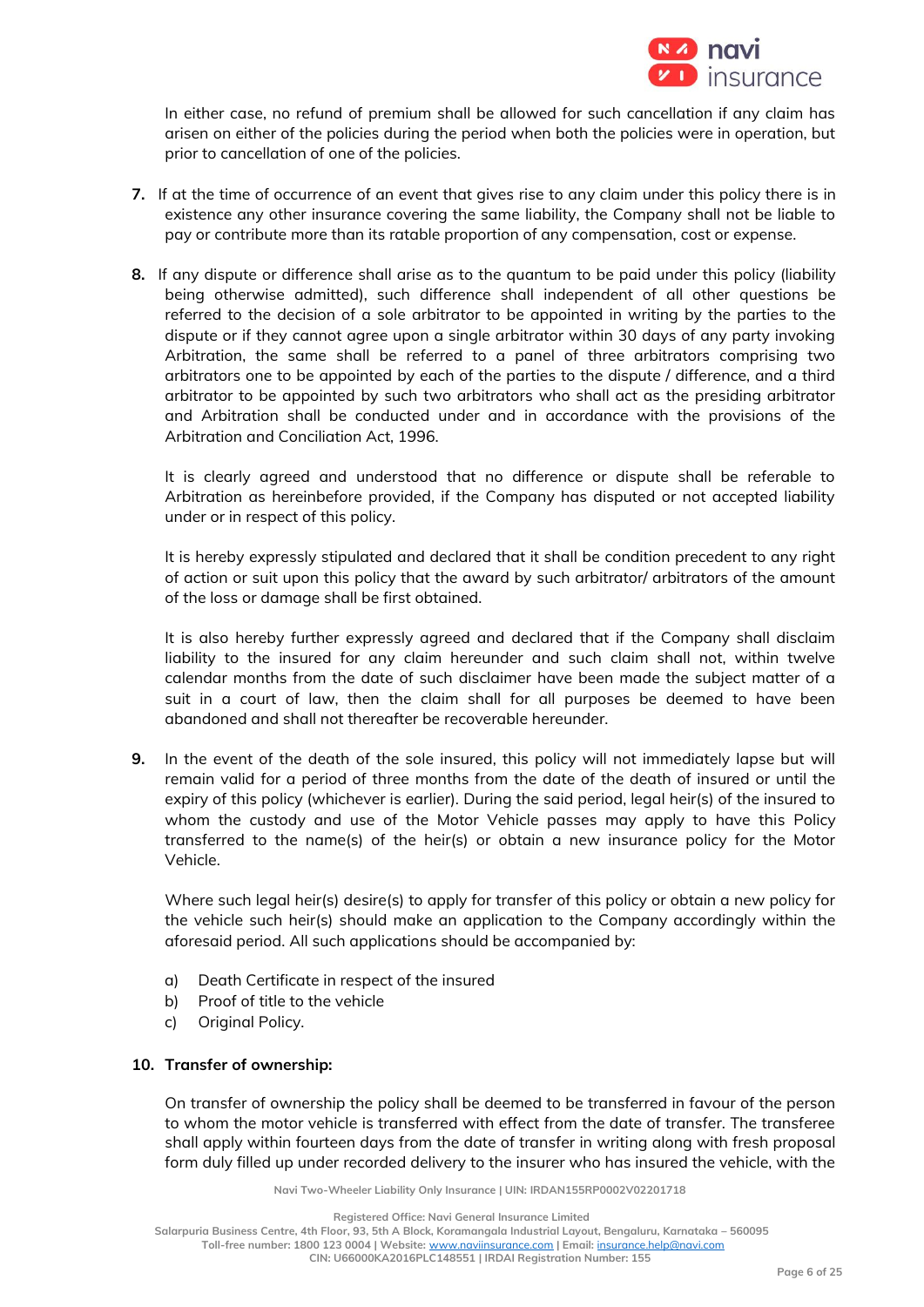

details of the registration of the vehicle, the date of transfer of the vehicle, the previous owner of the vehicle and the policy number for necessary changes in our record and issuance of fresh Certificate of Insurance.

## **11. Change of Vehicle:**

Vehicle insured under the policy can be substituted by another vehicle for the balance period of the policy subject to adjustment of premium, if any, on pro-rata basis from the date of substitution on submission of fresh proposal form. Where the vehicle so substituted is not a total loss, evidence in support of continuation of insurance on the substituted vehicle shall be submitted before such substitution.

#### **12. Concession for Laid-Up Vehicles**

In case the vehicle is laid up in garage and not in use for a period of not less than two consecutive months then

a) A pro-rata returns of premium for the period during which the vehicle is so laid up will be credited to the insured in consideration of suspension of the insurer's liability under the policy during the period of lay-up.

The credited of premium will be deducted from the next renewal premium. This cannot be given as cash refund even if the policy is not renewed with the same insurer.

The calculation of the amount of the return premium will be made on the net premium on the date of issue of the policy or the date of renewal of the policy preceding the laying-up of the vehicle. OR

The expiry date of the current period of insurance under the policy will be extended for a period equal to the period the policy remained suspended on account of the layup.

The adoption of alternatives (a) or (b) above will be at the option of the insured. In either case, the insured will be required to pay Rs. 50/- towards administrative costs.

## **C. Conditions precedent to the Contract:**

**13.** The due observance and fulfillment of the terms, conditions and endorsement of this Policy in so far as they relate to anything to be done or complied with by the insured and the truth of the statements and answers in the said proposal shall be conditions precedent to any liability of the Company to make any payment under this Policy.

#### **D. Conditions for renewal of contract:**

**14.** The Policy can be renewed on or before the end of the Policy Period subject to realization of renewal premium. However, We shall not be bound to give notice that such renewal is due. Also, We may exercise option of not renewing the policy on grounds of fraud, misrepresentation, noncooperation, moral hazard or suppression of any material fact either at the time of taking the Policy or any time during the currency of the policy. Policy coverage, premium, and terms and conditions of the policy may change on renewal.

#### **ENDORSEMENTS:**

(Attached to and forming part of Policy)

## **IMT.1. Extension of Geographical Area**

**Navi Two-Wheeler Liability Only Insurance | UIN: IRDAN155RP0002V02201718**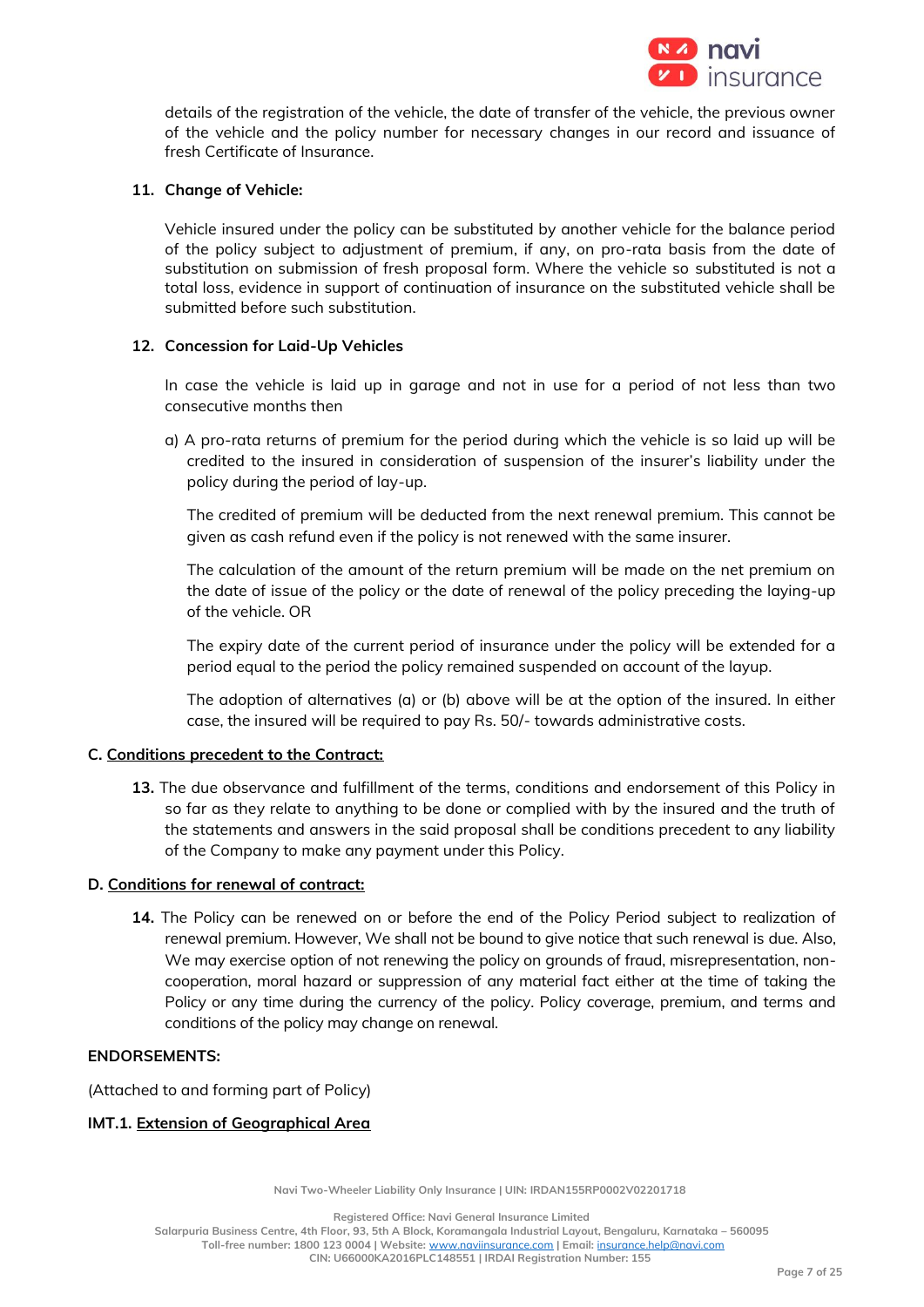

In consideration of the payment of an additional premium of Rs….it is hereby understood and agreed that notwithstanding anything contained in this Policy to the contrary the Geographical Area in this Policy shall from the.  $\ldots$  ... to the.  $\ldots$  ... (both days inclusive) be deemed to include \*

It is further specifically understood and agreed that such geographical extension excludes cover for damage to the vehicle insured / injury to its occupants / third party liability in respect of the vehicle insured during sea voyage / air passage for the purpose of ferrying the vehicle insured to the extended geographical area.

Subject otherwise to the terms exceptions conditions and limitations of this Policy.

\*Insert Nepal, Sri Lanka, Maldives, Bhutan, Pakistan, Bangladesh as the case may be

## **IMT.3. Transfer of Interest**

It is hereby understood and agreed that as from …/…/……. the interest in the Policy is transferred to and vested in ……….... of………………. carrying on or engaged in the business or profession of ……………. who shall be deemed to be the Insured and whose proposal and declaration dated. /…/…. shall be deemed to be incorporated in and to be the basis of this contract.

Provided always that for the purpose of the No Claim Bonus, no period during which the interest in this Policy has been vested in any previous insured shall accrue to the benefit of ....

Subject otherwise to the terms exceptions conditions and limitations of this Policy.

## **IMT 4. Change of vehicle**

It is hereby understood and agreed that as from .../.... / ...... the vehicle bearing Registration Number …………. is deemed to be deleted from the Schedule of the Policy and the vehicle with details specified hereunder is deemed to be included therein-

| Regd. No. Engine/ | <b>Chassis</b><br>No. | Make | Type of<br><b>Body</b> | C.C. | Year of<br>Manufacture | Seating<br>Capacity<br>including<br><b>Driver</b> | <b>IDV</b> |
|-------------------|-----------------------|------|------------------------|------|------------------------|---------------------------------------------------|------------|
|                   |                       |      |                        |      |                        |                                                   |            |

In consequence of this change, an extra / refund premium of Rs….... is charged/ allowed to the insured.

Subject otherwise to the terms exceptions conditions and limitations of this Policy.

## **IMT. 11.A. Vehicles Laid Up (Lay-up period declared)**

Notwithstanding anything to the contrary contained herein it is hereby understood and agreed that from …/ …/…... to…/ …. /….. the vehicle insured is laid up in garage and not in use and during this period all liability of the insurer under this policy in respect of the vehicle insured is suspended in consideration whereof

- a) the insurer will deduct from the next renewal premium the sum of Rs………
- b) the period of insurance by this policy is extended to..... /............. in view of the payment of an additional premium of Rs ……….

Subject otherwise to the terms exceptions conditions and limitations of this policy.

**Navi Two-Wheeler Liability Only Insurance | UIN: IRDAN155RP0002V02201718**

**Salarpuria Business Centre, 4th Floor, 93, 5th A Block, Koramangala Industrial Layout, Bengaluru, Karnataka – 560095**

**Toll-free number: 1800 123 0004 | Website:** [www.naviinsurance.com](http://www.naviinsurance.com/) **| Email:** [insurance.help@navi.com](mailto:insurance.help@navi.com)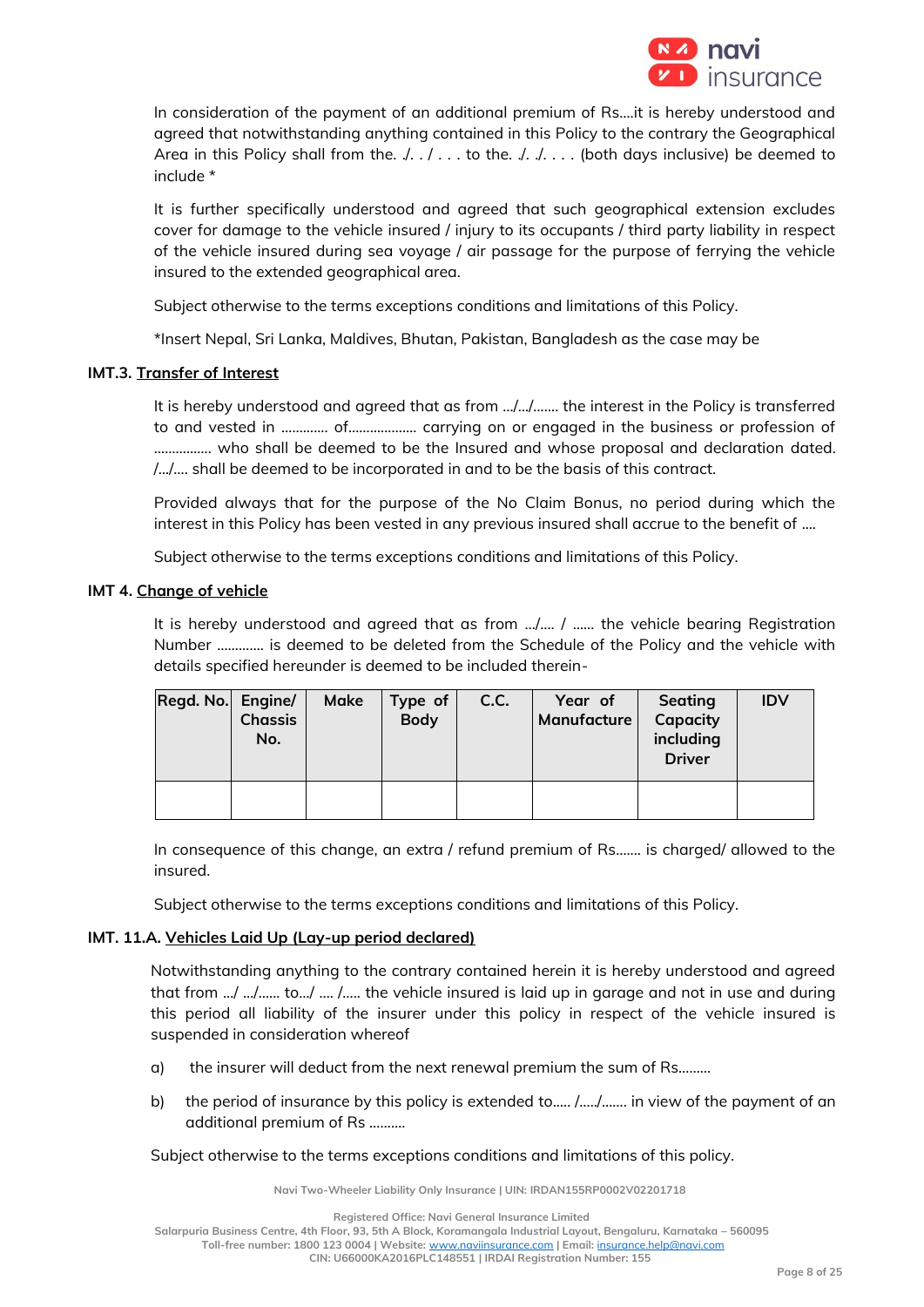

## **IMT. 11. B. Vehicles Laid Up (Lay-up period not declared)**

Notwithstanding anything to the contrary contained herein it is hereby understood and agreed that as from …. / ….. /….. the vehicle no. ………… insured hereunder is laid up in garage and not in use and liability of the insurer under this policy in respect of the said vehicle is suspended, Subject otherwise to the terms exceptions conditions and limitations of this Policy.

#### **IMT. 11.C. Termination of the Undeclared Period of Vehicle Laid Up**

It is hereby understood and agreed that the insurance by this Policy in respect of vehicle no. ………. insured hereunder is reinstated in full of ……. /……/…… and the Endorsement IMT 11(B) attaching to this policy shall be deemed to be cancelled. It is further agreed that in consideration of the period during which the vehicle no. ..………………. has been out of use.

- a) The insurer will deduct from the next renewal premium the sum of Rs………
- b) The period of insurance by this policy is extended to.…. /…./……. in view of the payment of an additional premium of Rs ……….

Subject otherwise to the terms exceptions conditions and limitations of this policy.

#### **IMT.13. Use of Vehicle within Insured's Own Premises**

It is hereby understood and agreed that the Company shall not be liable in respect of the vehicle insured while the vehicle is being used elsewhere than in the Insured's premises except where the vehicle is specifically required for a mission to fight a fire.

For the purposes of this endorsement "Use confined to own premises" shall mean use only on Insured's premises to which public have no general right of access.

#### **IMT.14. Use of Vehicle Confined to Site**

It is hereby understood and agreed that the insurer shall not be liable in respect of the vehicle insured while it is being used elsewhere than on site to which the public have no general right of access and the vehicle is not required to be registered under the Motor Vehicles Act, 1988.

## **IMT.15. Personal Accident Cover to the Insured or any Named Person other than Paid Driver or Cleaner**

In consideration of the payment of an additional premium, it is hereby agreed and understood that the Company undertakes to pay compensation on the scale provided below for bodily injury as hereinafter defined sustained by the Insured person in direct connection with the vehicle insured, or whilst mounting and dismounting from or traveling in the vehicle insured and caused by violent accidental external and visible means which independently of any other cause shall within six calendar months of the occurrence of such injury result in:

|      | <b>Details of Injury</b>                                                   | <b>Scale of Compensation</b> |
|------|----------------------------------------------------------------------------|------------------------------|
|      | Death                                                                      | 100%                         |
| ii)  | Loss of two limbs or sight of two eyes or<br>one limb and sight of one eye | 100%                         |
| iii) | Loss of one limb or sight of one eye                                       | 50%                          |
| iv)  | Permanent Total Disablement from injuries<br>other than named above        | 100%                         |

#### **Provided always that:**

**Navi Two-Wheeler Liability Only Insurance | UIN: IRDAN155RP0002V02201718**

**Registered Office: Navi General Insurance Limited**

**Salarpuria Business Centre, 4th Floor, 93, 5th A Block, Koramangala Industrial Layout, Bengaluru, Karnataka – 560095**

**Toll-free number: 1800 123 0004 | Website:** [www.naviinsurance.com](http://www.naviinsurance.com/) **| Email:** [insurance.help@navi.com](mailto:insurance.help@navi.com)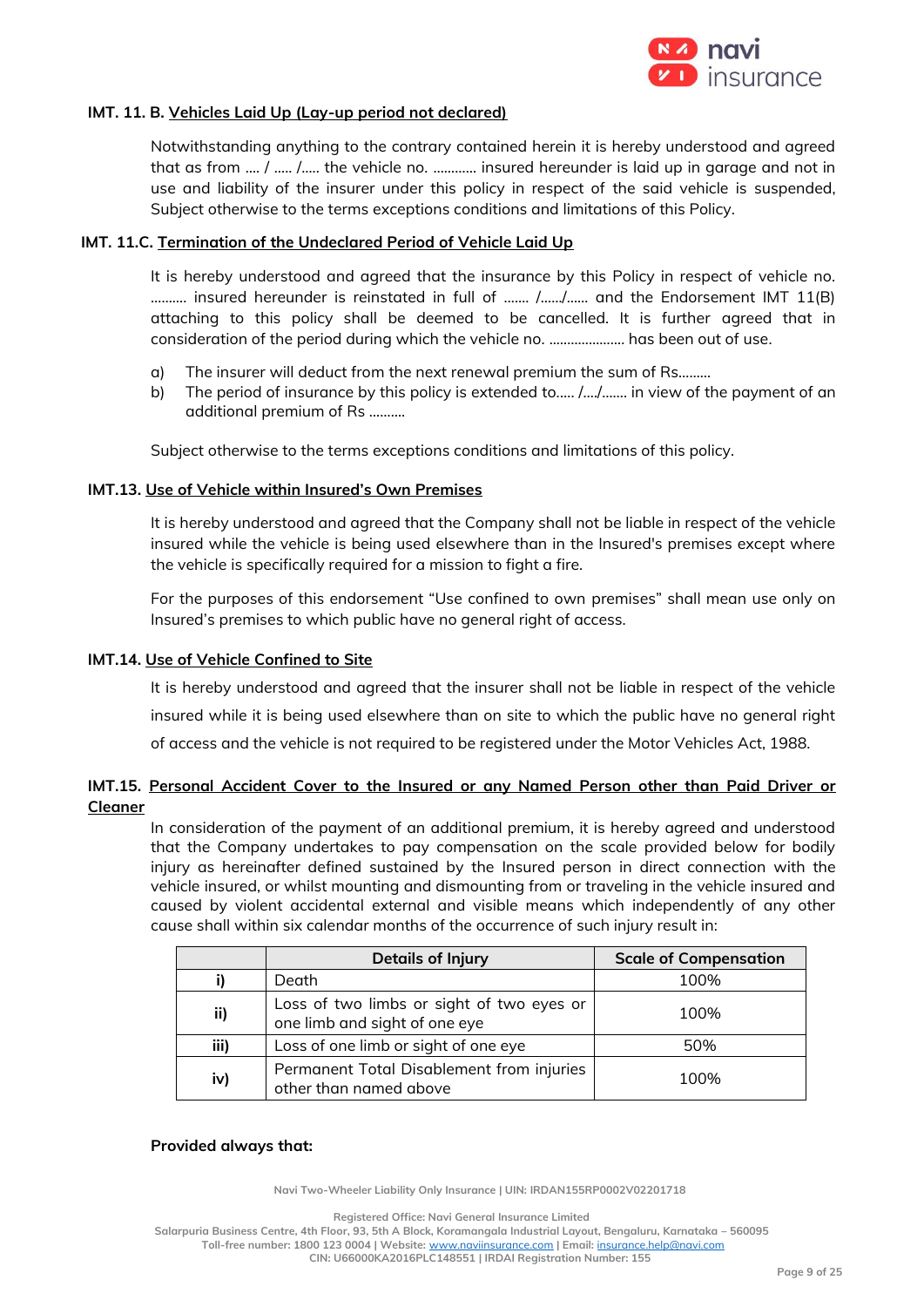

- **(1)** compensation shall be payable under only one of the items (i) to (iv) above in respect of any such person arising out of any one occurrence and total liability of the Company shall not in the aggregate exceed the sum of Rs.... …. during any one period of insurance in respect of any such person.
- **(2)** no compensation shall be payable in respect of death or injury directly or indirectly wholly or in part arising or resulting from or traceable to (a) intentional self-injury, suicide or attempted suicide physical defect or infirmity or (b) an accident happening whilst such person is under the influence of intoxicating liquor or drugs.
- **(3)** such compensation shall be payable only with the approval of the Insured named in the Policy and directly to the injured person or his/her legal representative(s) whose receipt shall be a full discharge in respect of the injury of such person.

Subject otherwise to the terms exceptions conditions and limitations of this Policy.

## **IMT.16. Personal Accident to Unnamed Passengers other than Insured and the Paid Driver or Cleaner**

In consideration of the payment of an additional premium, it is hereby understood and agreed that the Company undertakes to pay compensation on the scale provided below for bodily injuries hereinafter defined sustained by any passenger other than the Insured and/or the paid driver, attendant or cleaner and/or a person in the employ of the Insured coming within the scope of the Workmen's Compensation Act, 1923 and subsequent amendments of the said Act and engaged in and upon the service of the Insured at the time such injury is sustained whilst mounting into, dismounting from or traveling in the insured motor car and caused by violent accidental external and visible means which independently of any other cause shall within three calendar months of the occurrence of such injury result in:

|      | <b>Details of Injury</b>                                                   | Scale of     |
|------|----------------------------------------------------------------------------|--------------|
|      |                                                                            | Compensation |
|      | Death                                                                      | 100%         |
| ii)  | Loss of two limbs or sight of two eyes or one limb<br>and sight of one eye | 100%         |
| iii) | Loss of one limb or sight of one eye                                       | 50%          |
| iv)  | Permanent Total Disablement from injuries other<br>than named above        | 100%         |

## **Provided always that:**

- **(1)** compensation shall be payable under only one of the items (i) to (iv) above in respect of any such person arising out of any one occurrence and total liability of the Company shall not in the aggregate exceed the sum of Rs.... …. \* during any one period of insurance in respect of any such person.
- **(2)** no compensation shall be payable in respect of death or injury directly or indirectly wholly or in part arising or resulting from or traceable to (a) intentional self-injury, suicide or attempted suicide physical defect or infirmity or (b) an accident happening whilst such person is under the influence of intoxicating liquor or drugs.
- **(3)** such compensation shall be payable only with the approval of the Insured named in the Policy and directly to the injured person or his/her legal representative(s) whose receipt shall be a full discharge in respect of the injury of such person.

**Navi Two-Wheeler Liability Only Insurance | UIN: IRDAN155RP0002V02201718**

**Registered Office: Navi General Insurance Limited**

**Salarpuria Business Centre, 4th Floor, 93, 5th A Block, Koramangala Industrial Layout, Bengaluru, Karnataka – 560095**

**Toll-free number: 1800 123 0004 | Website:** [www.naviinsurance.com](http://www.naviinsurance.com/) **| Email:** [insurance.help@navi.com](mailto:insurance.help@navi.com)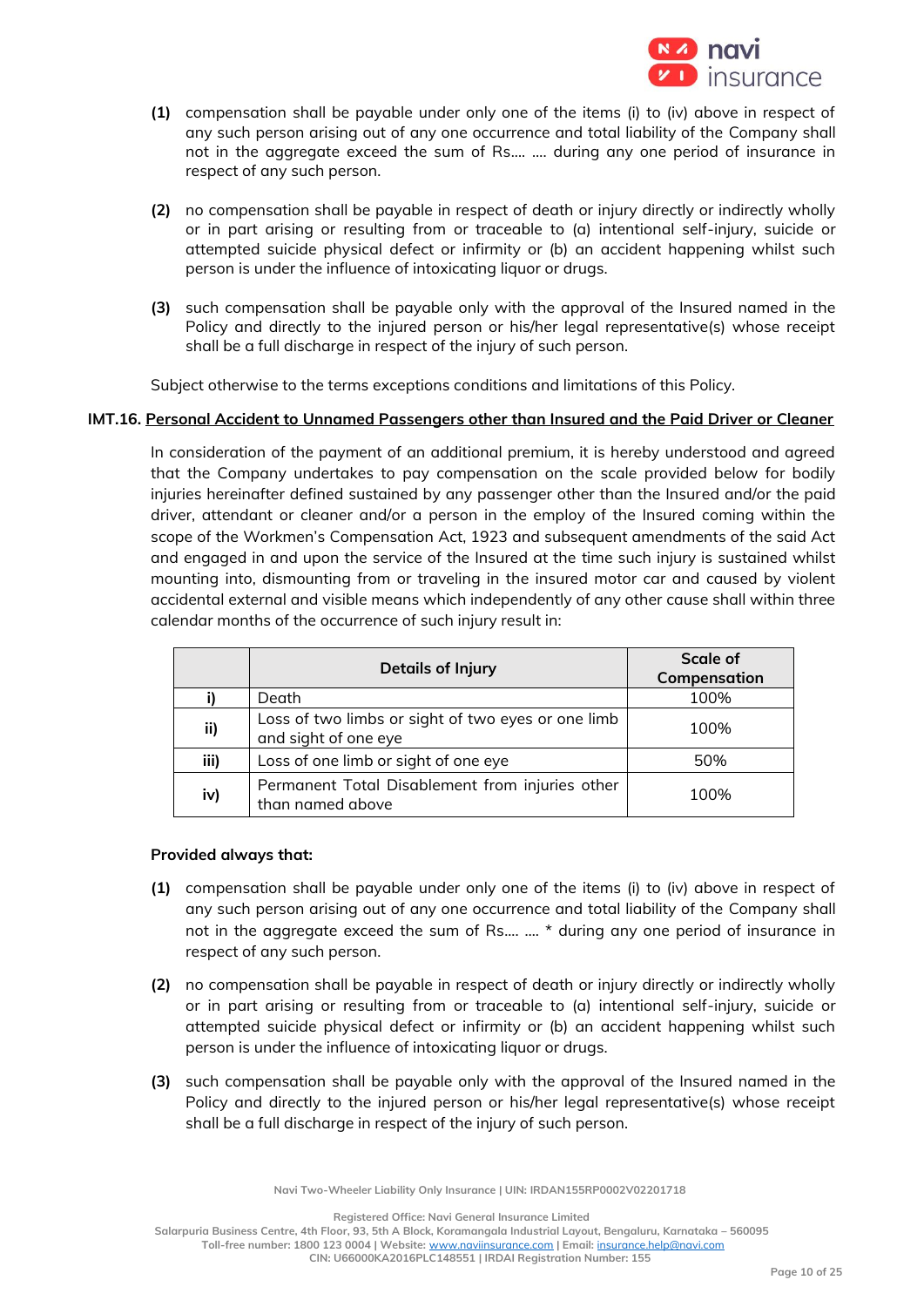

**(4)** not more than … persons/passengers are in the vehicle insured at the time of occurrence of such injury. Subject otherwise to the terms exceptions conditions and limitations of this Policy.

Subject otherwise to the terms exceptions conditions and limitations of this Policy.

## **IMT.17. Personal Accident Cover to Paid Drivers, Cleaners and Conductors**

In consideration of the payment of an additional premium, it is hereby understood and agreed that the Company undertakes to pay compensation on the scale provided below for bodily injury as hereinafter defined sustained by the paid driver/cleaner/conductor in the employ of the Insured in direct connection with the vehicle insured whilst mounting into dismounting from or traveling in the insured vehicle and caused by violent accidental external and visible means which independently of any other cause shall within six calendar months of the occurrence of such injury result in:

|      | <b>Details of Injury</b>                                                   | Scale of<br>Compensation |
|------|----------------------------------------------------------------------------|--------------------------|
|      | Death                                                                      | 100%                     |
| ii)  | Loss of two limbs or sight of two eyes or one limb<br>and sight of one eye | 100%                     |
| iii) | Loss of one limb or sight of one eye                                       | 50%                      |
| iv)  | Permanent Total Disablement from injuries other<br>than named above        | 100%                     |

## **Provided always that:**

- **(1)** compensation shall be payable under only one of the items (i) to (iv) above in respect of any such person arising out of any one occurrence and total liability of the Company shall not in the aggregate exceed the sum of Rs.... during any one period of insurance in respect of any such person.
- **(2)** no compensation shall be payable in respect of death or injury directly or indirectly wholly or in part arising or resulting from or traceable to (a) intentional self-injury suicide or attempted suicide physical defect or infirmity or (b) an accident happening whilst such person is under the influence of intoxicating liquor or drugs.
- **(3)** such compensation shall be payable only with the approval of the Insured named in the Policy and directly to the injured person or his/her legal representative(s) whose receipt shall be a full discharge in respect of the injury of such person.

Subject otherwise to the terms exceptions conditions and limitations of this Policy.

## **IMT.18. Personal Accident to Unnamed Hirer and Unnamed Pillion Passengers**

In consideration of the payment of an additional premium, it is hereby understood and agreed that the Company undertakes to pay compensation to any unnamed hirer/ driver/ any unnamed pillion/ sidecar passenger\* on the scale provided below for bodily injury caused by violent accidental external and visible means whilst mounting into/onto and/or dismounting from or traveling in/on the vehicle insured which independently of any other cause shall within three calendar months of the occurrence of such injury result in:

**Registered Office: Navi General Insurance Limited**

**Toll-free number: 1800 123 0004 | Website:** [www.naviinsurance.com](http://www.naviinsurance.com/) **| Email:** [insurance.help@navi.com](mailto:insurance.help@navi.com)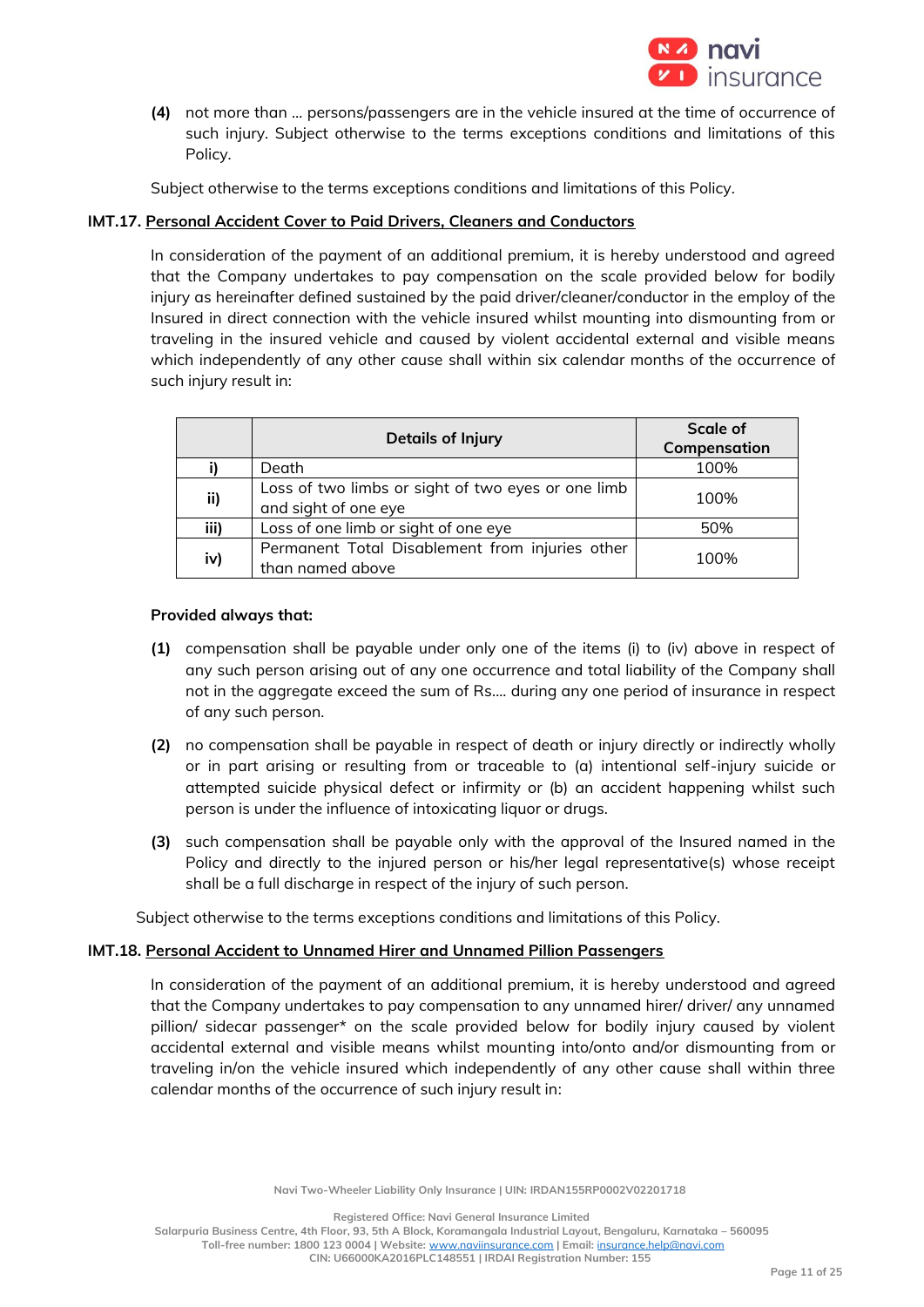

|      | <b>Details of Injury</b>                                                   | Scale of     |
|------|----------------------------------------------------------------------------|--------------|
|      |                                                                            | Compensation |
|      | Death                                                                      | 100%         |
| ii)  | Loss of two limbs or sight of two eyes or one limb<br>and sight of one eye | 100%         |
| iii) | Loss of one limb or sight of one eye                                       | 50%          |
| iv)  | Permanent Total Disablement from injuries other<br>than named above        | 100%         |

#### **Provided always that:**

- (1) compensation shall be payable under only one of the items (i) to (iv) above in respect of any such person arising out of any one occurrence and total liability of the Company shall not in the aggregate exceed the sum of Rs... during any one period of insurance in respect of any such person.
- (2) no compensation shall be payable in respect of death or injury directly or indirectly wholly or in part arising or resulting from or traceable to (a) intentional self-injury suicide or attempted suicide physical defect or infirmity or (b) an accident happening whilst such person is under the influence of intoxicating liquor or drugs.
- (3) such compensation shall be payable only with the approval of the Insured named in the Policy and directly to the injured person or his/her legal representative(s) whose receipt shall be a full discharge in respect of the injury of such person.
- (4) not more than …. persons/passengers are in the vehicle insured at the time of occurrence of such injury.

Subject otherwise to the terms exceptions conditions and limitations of this Policy.

## **IMT.20. Reduction in the Limit of Liability for Property Damage**

It is hereby understood and agreed that notwithstanding anything to the contrary contained in the policy the Company's liability is limited to Rs. 6000/- (Rupees six thousand only) for damage to property other than the property belonging to the Insured or held in trust or in custody or control of the Insured

In consideration of this reduction in the limit of liability a reduction in premium of Rs…. is hereby made to the Insured.

Subject otherwise to the terms conditions limitations and exceptions of the Policy.

## **IMT.28. Legal Liability to Paid Driver and/or Conductor and /or Cleaner employed in Connection with the Operation of Insured Vehicle**

In consideration of an additional premium of Rs. 50/- notwithstanding anything to the contrary contained in the Policy it is hereby understood and agreed that the Company shall indemnify the Insured against the insured's legal liability under the Workmen's Compensation Act, 1923 , the Fatal Accidents Act, 1855 or at Common Law and subsequent amendments of these Acts prior to the date of this Endorsement in respect of personal injury to any paid driver and/or conductor and/or cleaner whilst engaged in the service of the Insured in such occupation in connection with the vehicle insured herein and will in addition be responsible for all costs and expenses incurred with its written consent.

**Navi Two-Wheeler Liability Only Insurance | UIN: IRDAN155RP0002V02201718**

**Registered Office: Navi General Insurance Limited**

**Salarpuria Business Centre, 4th Floor, 93, 5th A Block, Koramangala Industrial Layout, Bengaluru, Karnataka – 560095 Toll-free number: 1800 123 0004 | Website:** [www.naviinsurance.com](http://www.naviinsurance.com/) **| Email:** [insurance.help@navi.com](mailto:insurance.help@navi.com)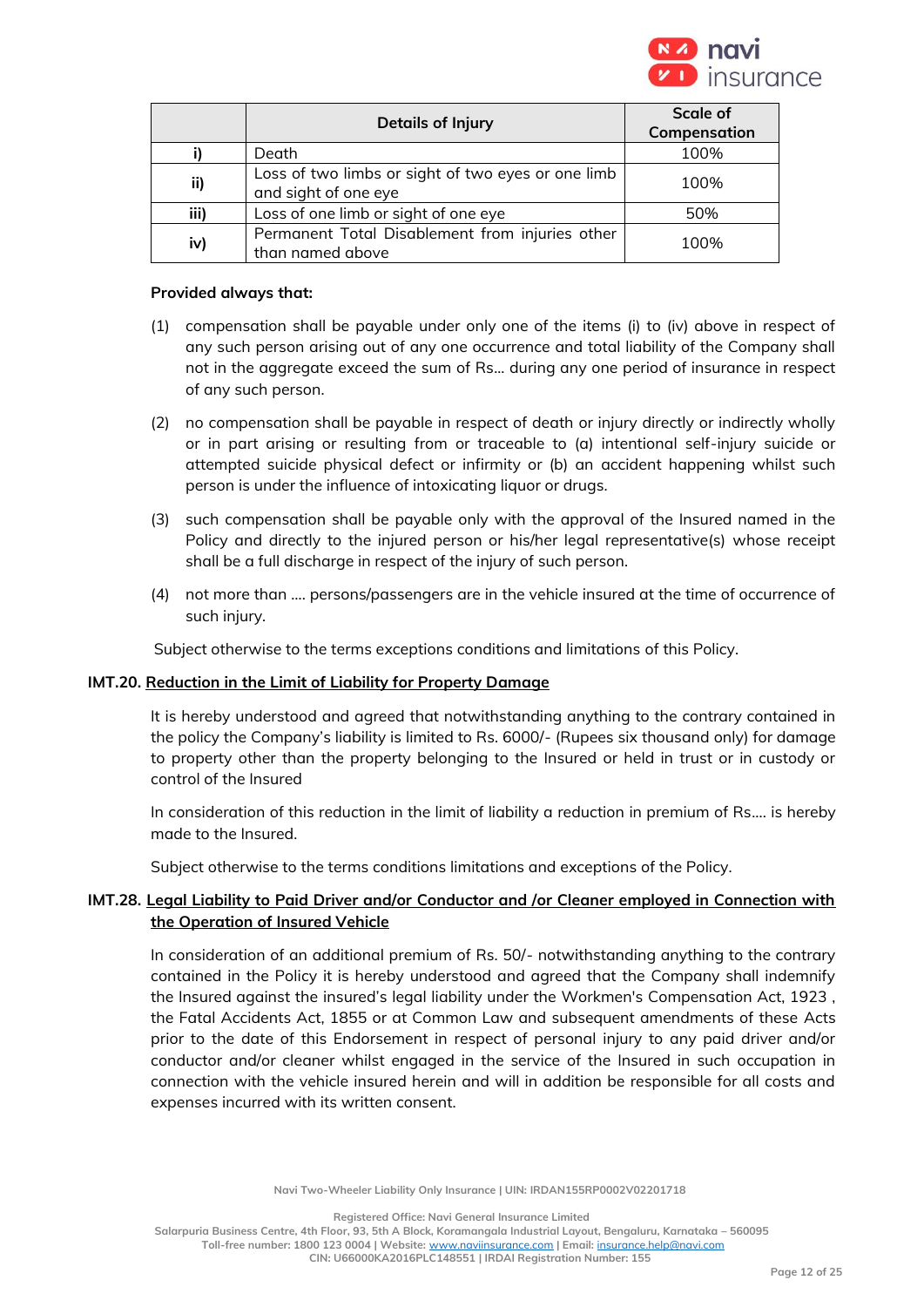

#### **Provided always that:**

- (1) This Endorsement does not indemnify the Insured in respect of any liability in cases where the Insured holds or subsequently effects with any insurer or group of insurers a Policy of Insurance in respect of liability as herein defined for Insured's general employees;
- (2) The Insured shall take reasonable precautions to prevent accidents and shall comply with all statutory obligations;
- (3) The Insured shall keep record of the name of each paid driver conductor cleaner or persons employed in loading and/or unloading and the amount of wages and salaries and other earnings paid to such employees and shall at all times allow the Company to inspect such records on demand.

(Not applicable for Private Cars/Motorised Two Wheelers not used for hire or reward.)

(4) In the event of the Policy being cancelled at the request of the Insured no refund of the premium paid in respect of this Endorsement will be allowed.

Subject otherwise to the terms conditions limitations and exceptions of the Policy except so far as necessary to meet the requirements of the Motor Vehicles Act, 1988.

## **IMT.29. Legal Liability to Employees of the Insured other than Paid Driver and / or Conductor and / or Cleaner who may be Travelling or Driving in Employer's Car**

In consideration of the payment of an additional premium @ Rs.50/- per employee insured notwithstanding anything to the contrary contained in the Policy it is hereby understood and agreed that the Company will indemnify the Insured against the Insured's liability at Common Law and Statutory Liability under the Fatal Accidents Act,1855 for compensation (including legal costs of any claimant) for death of or bodily injury to any employee (other than paid drivers) of the within named Insured being carried in or upon or entering in or getting on to or alighting from or driving the vehicle insured.

Provided that in the event of an accident whilst the vehicle insured is carrying more than.... employees of the Insured (including the driver) the Insured shall repay to the Company a ratable proportion of the total amount payable by the Company by the reason of this endorsement in respect of accident in connection with such vehicle insured.

Subject otherwise to the terms, conditions limitations and exceptions of this policy.

#### **IMT. 30. TRAILERS**

In consideration of the payment of an additional premium it is hereby understood and agreed that the indemnity granted by this policy shall extend to apply to the Trailer (Registration No.......)"

#### *Provided always that*

(a) the term "Trailer" shall not include its contents or anything contained thereon.

(b) such indemnity shall not apply in respect of death or bodily injury to any person being conveyed by the said Trailer otherwise than by reason of or in pursuance of a contract of employment.

Subject otherwise to the terms, conditions limitations and exceptions of this Policy.

**Navi Two-Wheeler Liability Only Insurance | UIN: IRDAN155RP0002V02201718**

**Registered Office: Navi General Insurance Limited**

**Salarpuria Business Centre, 4th Floor, 93, 5th A Block, Koramangala Industrial Layout, Bengaluru, Karnataka – 560095**

**Toll-free number: 1800 123 0004 | Website:** [www.naviinsurance.com](http://www.naviinsurance.com/) **| Email:** [insurance.help@navi.com](mailto:insurance.help@navi.com)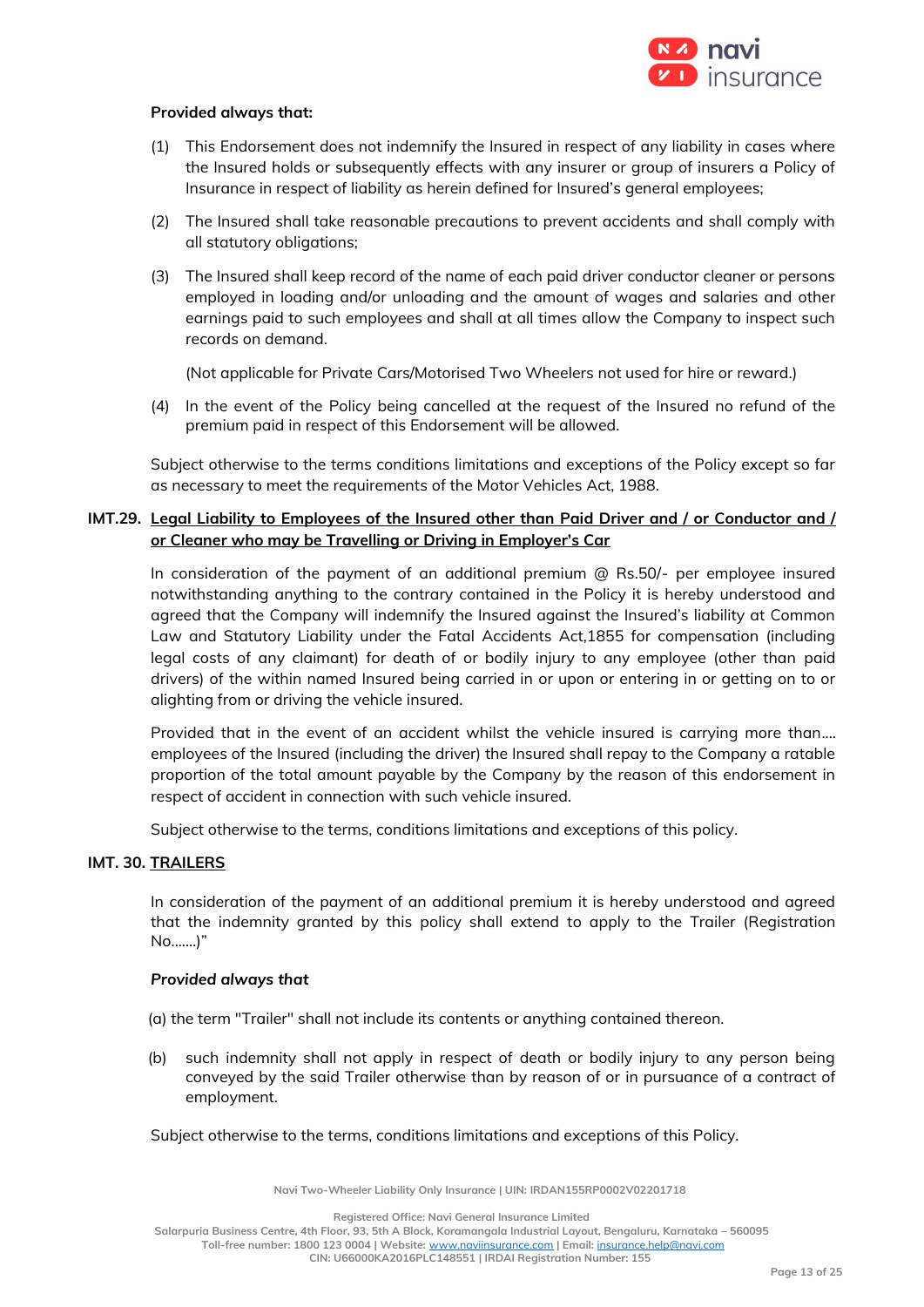

#### **IMT.31. Reliability Trials and Rallies**

In consideration of the payment of an additional premium it is hereby understood and agreed that in the indemnity granted by this Policy is extended to apply whilst the vehicle insured is engaged in ……………………….to be held at ………………… on or about the date of. /../…. under the auspices of …………………………….

#### **Provided that**

- (a) No indemnity shall be granted by this Endorsement to ……………………………….
- (b) This Policy does not cover use for organized racing, pace making, or speed testing.
- (c) During the course of the ………., the Company shall not be liable in respect of death of or bodily injury to any person being carried in or upon or entering or getting on to or alighting from the vehicle insured at the time of the occurrence of the event out of which any claim arises.

Provided that if the Company shall make any payment in exercise of its discretion under condition No. 3 of the Policy in settlement of any claim and such payment includes the amount for which the Insured is responsible by reason of this Endorsement the Insured shall repay to the Company forthwith the amount for which the insured is so responsible.

For the purpose of this Endorsement the expression "claim" shall mean a claim or series of claims arising out of one event.

Subject otherwise to the terms, conditions limitations and exceptions of this Policy.

#### **IMT.32. Accidents to Soldiers / Sailors / Airmen Employed As Drivers**

In consideration of the payment of an additional premium of Rs 100/-\* it is hereby understood and agreed that in the event of any Soldier/Sailor/Airman employed by the Insured to drive the vehicle insured being injured or killed whilst so employed, this policy will extend to relieve the Insured of his liability to indemnify Ministry of Defense under the respective Regulations.

Subject otherwise to the terms, conditions limitations and exceptions of this Policy.

## **IMT.34. Use of Commercial Type Vehicles for Both Commercial & Private Purposes**

In consideration of the payment of an additional premium of Rs.……. and notwithstanding anything to the contrary contained herein it is hereby understood and agreed that

- (I) The insurer will indemnify the insured against his legal liability under Common Law and Statutory Liability under the Fatal Accidents Act, 1855 in respect of death of or bodily injury to any person not being an employee of the insured nor carried for hire or reward, whilst being carried in or upon or entering or mounting or alighting from any motor vehicle described in the Schedule to this Policy.
- (II) This Policy shall be operative whilst any vehicle described in the Schedule hereto is being used by the insured or by any other person with the permission of the Insured for social, domestic, or pleasure purposes.

Whilst any such vehicle is being so used the insurer will in terms and subject to the limitations of and for the purposes of Section II of this policy treat as though he were the Insured person using such vehicle provided that such person:

1) shall as though he were the insured observe, fulfill and be subject to the terms, provisions, conditions and endorsements of this Policy in so far as they apply.

**Navi Two-Wheeler Liability Only Insurance | UIN: IRDAN155RP0002V02201718**

**Salarpuria Business Centre, 4th Floor, 93, 5th A Block, Koramangala Industrial Layout, Bengaluru, Karnataka – 560095**

**Toll-free number: 1800 123 0004 | Website:** [www.naviinsurance.com](http://www.naviinsurance.com/) **| Email:** [insurance.help@navi.com](mailto:insurance.help@navi.com)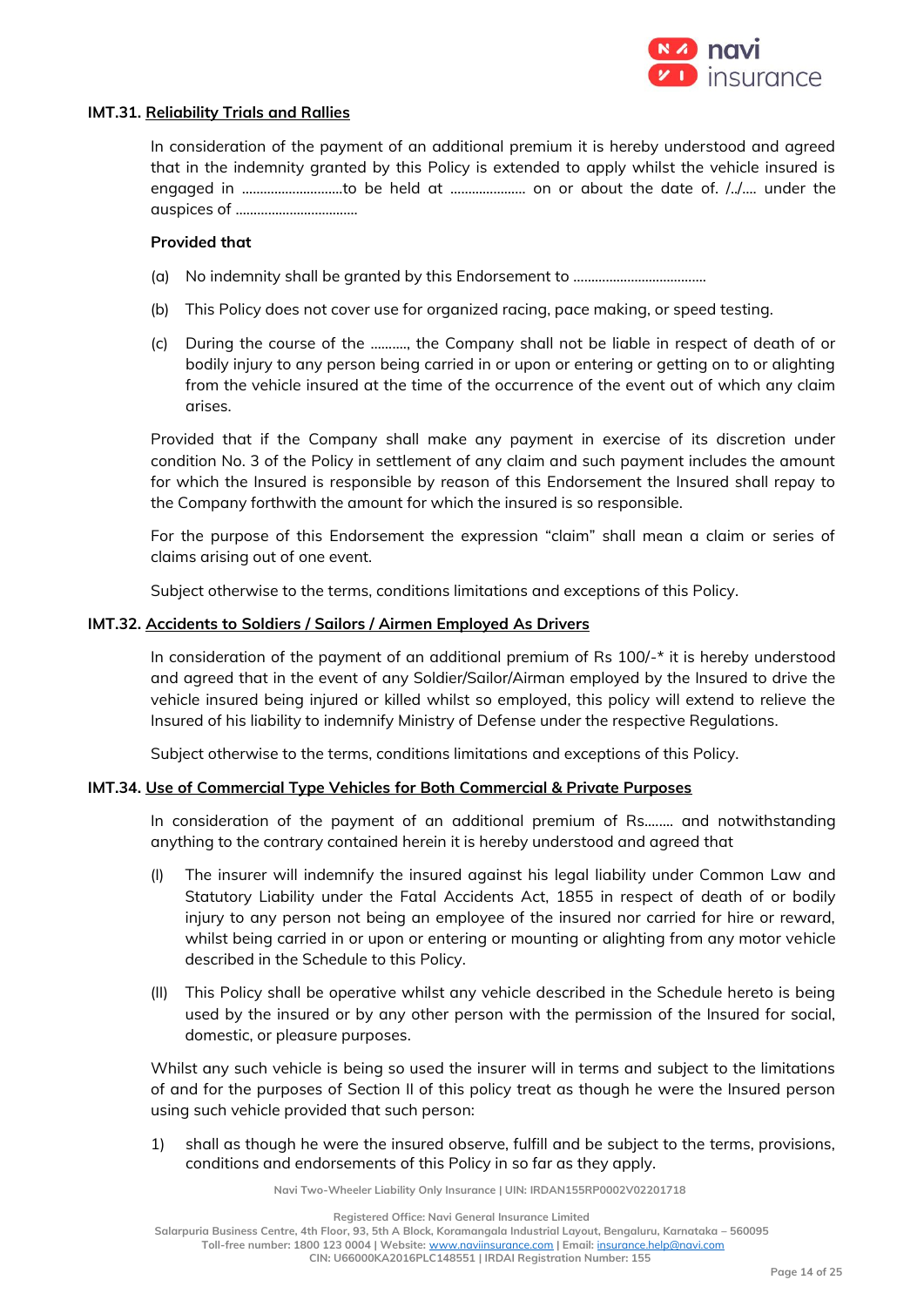

2) has not been refused any Motor Vehicle Insurance or continuance thereof by any insurer.

Subject otherwise to the terms, conditions limitations and exceptions of this Policy.

#### **IMT. 35. Hired Vehicles – Driven by Hirer**

It is hereby understood and agreed that notwithstanding anything to the contrary contained in this Policy unless the vehicle insured is being driven by or is for the purpose of being driven by the insured in the charge of the within named insured or a driver in the insured's employment, the policy shall only be operative whilst the vehicle insured is let on hire by the insured to any person (hereinafter called the Hirer) who:

- (i) shall have entered into a hire contract with the insured and who prior to such hiring shall have satisfactorily completed and signed a supplementary proposal form\*\*.
- (ii) shall have satisfied the insured
	- a) that the vehicle insured will only be driven by a duly licensed driver whose license has not been endorsed;
	- b) that such driver has not been refused Motor Insurance nor had his/her insurance policy been cancelled nor had special conditions imposed nor had increased premium demanded from him/her by reason of claims experience.

It is also understood and agreed that whilst the vehicle insured is let on hire to the Hirer the insurer shall not be liable –

If the expenditure incurred by the Insurer shall include the amount for which the Insured is responsible hereunder, such amount shall be repaid by the insured to the Insurer forthwith.

For the purpose of this endorsement the expression "Claim" shall mean a claim or series of claims arising out of one cause in respect of the vehicle.

If the vehicle is used by the Hirer for carriage of passengers for hire or reward.

Further it is agreed that the insured shall forward to the insurer the supplementary proposal referred to above, completed by the Hirer immediately after receipt thereof which proposal as well as that referred to in this policy shall be the basis of the contract expressed in this endorsement so far as it relates to the indemnity which is operative whilst the vehicle is let on hire to such Hirer.

Subject otherwise to the terms, exceptions, conditions and limitations of this Policy.

## **IMT 36 Indemnity to Hirer - Package Policy - Negligence of the insured or Hirer**

It is hereby declared and agreed that the company will indemnify any hirer of the vehicle insured against loss, damage and liability as defined in this Policy arising in connection with the vehicle insured by reason of the negligence of the within named insured or of any employee of such insured while the vehicle insured is let on hire.

Provided that any such hirer shall as though he/she were the insured observe fulfill and be subject to the terms, exceptions, conditions and limitations of this policy in so far as they apply.

## **IMT 37 Legal Liability to Non-Fare Paying Passengers other than Statutory Liability except the Fatal Accidents Act, 1855**

In consideration of the payment of an additional premium of Rs…… and notwithstanding anything to the contrary contained in Section II-1 (b) and (c) it is hereby understood and agreed

**Navi Two-Wheeler Liability Only Insurance | UIN: IRDAN155RP0002V02201718**

**Registered Office: Navi General Insurance Limited**

**Salarpuria Business Centre, 4th Floor, 93, 5th A Block, Koramangala Industrial Layout, Bengaluru, Karnataka – 560095**

**Toll-free number: 1800 123 0004 | Website:** [www.naviinsurance.com](http://www.naviinsurance.com/) **| Email:** [insurance.help@navi.com](mailto:insurance.help@navi.com)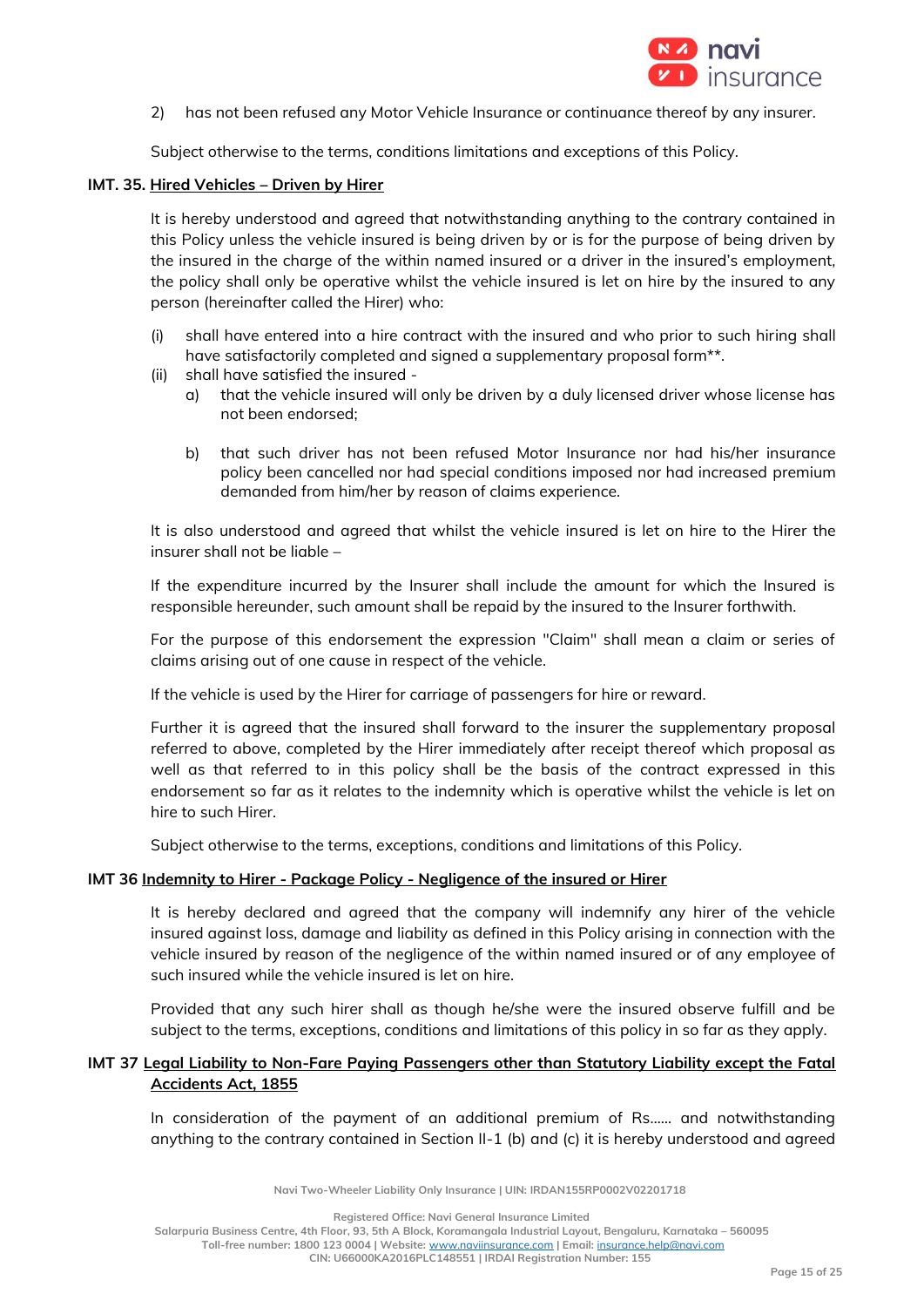

that the Company Will Indemnify the Insured against his legal liability other than liability under the Statute (except the Fatal Accidents Act 1855) in respect of death of or bodily injury to: -

- i) Any employee of the within named insured who is not a workman within the meaning of the Workmen's Compensation Act prior to date of this endorsement and not being carried for hire or reward.
- ii) Any other person not being carried for hire or reward provided that the person is a) charterer or representative of the charterer of the truck
	- b) Any other person directly connected with the journey in one form or other being carried in or upon or entering or mounting or alighting from any Motor Vehicle described in the schedule of the policy.

Subject otherwise to the terms exceptions conditions and limitation of this policy.

#### **IMT 37 A. Legal Liability to Non-Fare Paying Passengers who are not employees of the Insured**

In consideration of the paying of an additional premium of Rs…. and notwithstanding anything to the contrary contained in Section II-1 (c) it is hereby understood and agreed that the company will indemnify the insured against his legal liability other than liability under statute (except Fatal Accidents Act 1855) in respect of death or bodily injury to any person not being an employee of the insured and not carried for hire or reward provided that the person is

- a) charterer or representative of the charterer of the truck.
- b) Any other person directly connected with the journey in one form or the other being carried in or upon or entering or mounting or alighting from vehicle insured described in the SCHEDULE OF THIS POLICY.

Subject otherwise to the terms exceptions conditions and limitations of this policy.

## **IMT. 38. Legal Liability to Fare paying Passengers excluding liability for accidents to employees of the Insured arising out of and in the course of their employment**

## **(Commercial and Motor Trade Vehicles only)**

In consideration of an additional premium of Rs....... and subject otherwise to the terms, exceptions, conditions and limitations of this Policy, the insurer will indemnify the insured against liability at Law for compensation (including Law Costs of any claimant) for death of or bodily injury to any person other than a person excluded under general exception being carried in or upon or entering or mounting or alighting from the Motor Vehicle.

Provided always that in the event of an accident occurring whilst the Motor Vehicle is carrying more than the number of persons mentioned in the Schedule hereto as being the licensed carrying capacity of that vehicle in addition to the conductor if any then the insured shall repay to the Insurer rateable proportion of the total amount which would be payable by the Insurer by reason of this endorsement if not more than the said number of persons were carried in the Motor Vehicle.

Provided further that in computing the number of persons for the purpose of this endorsement any 3 children not exceeding 15 years of age will be reckoned as two persons and any children in arms not exceeding 3 years of age will be disregarded.

Provided further that in the event of Policy being cancelled at the request of the insured no refund of premium paid in respect of this endorsement will be allowed.

Subject otherwise to the terms, exceptions, conditions and limitations of this Policy.

**Navi Two-Wheeler Liability Only Insurance | UIN: IRDAN155RP0002V02201718**

**Registered Office: Navi General Insurance Limited**

**Salarpuria Business Centre, 4th Floor, 93, 5th A Block, Koramangala Industrial Layout, Bengaluru, Karnataka – 560095**

**Toll-free number: 1800 123 0004 | Website:** [www.naviinsurance.com](http://www.naviinsurance.com/) **| Email:** [insurance.help@navi.com](mailto:insurance.help@navi.com)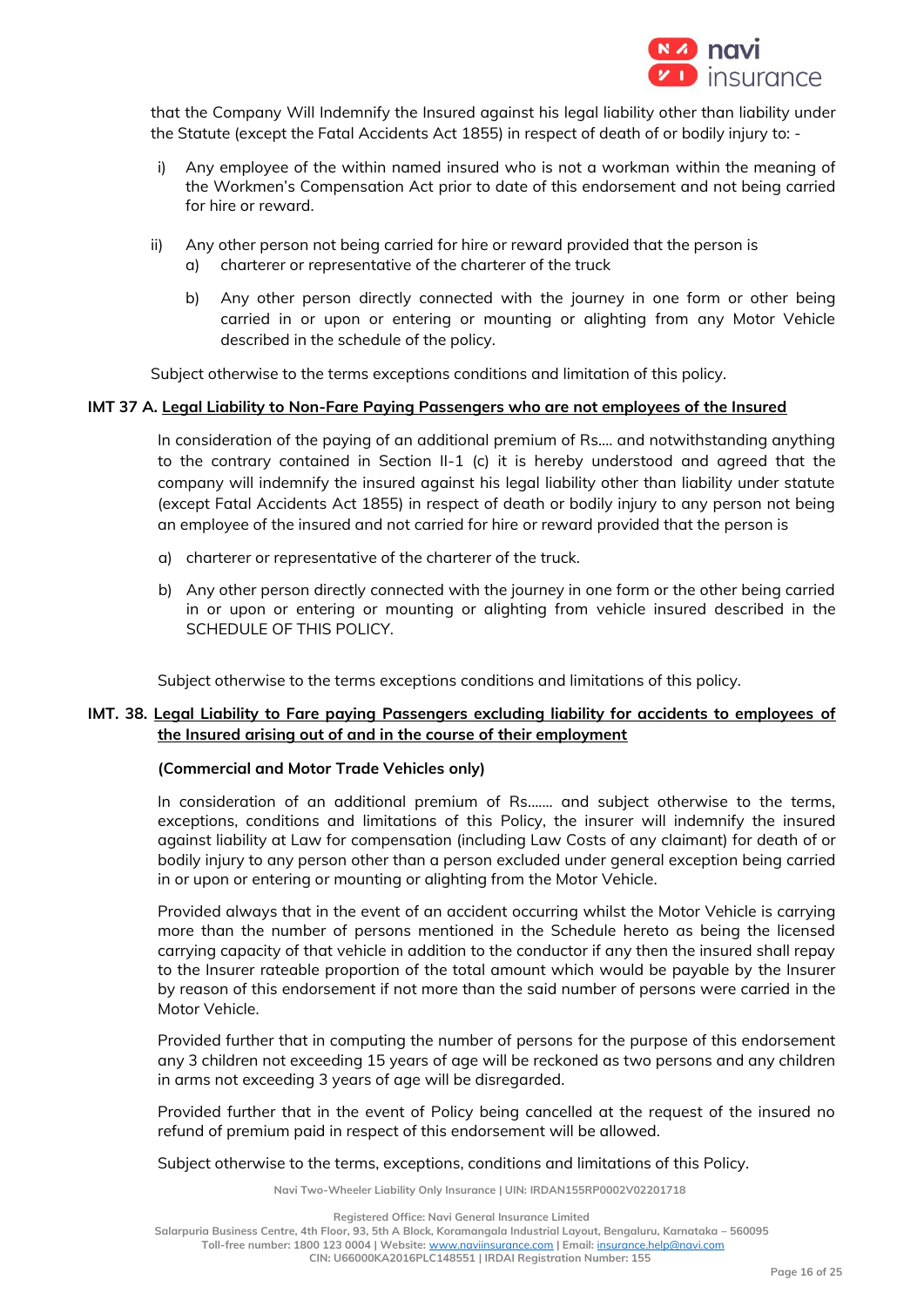

## **IMT. 39. Legal Liability to persons employed in connection with the operation and/or maintaining and/or Loading and/or Unloading of Motor Vehicles.**

In consideration of the payment of an additional premium of  $*$ ....... it is hereby understood and agreed that notwithstanding anything contained herein to the contrary the insurer shall indemnify the insured against his legal liability under the Workmen's Compensation Act, 1923 or at Common Law in respect of personal injury to any paid driver (or cleaner or conductor or person employed in loading/or unloading but in any case not exceeding seven in number including driver and cleaner) whilst engaged in the service of the insured in such occupation in connection with the .... and not exceeding seven in number and will in addition be responsible for all costs and expenses incurred with its written consent.

#### **Provided always that:**

- (1) this Endorsement does not indemnify the insured in respect of any liability in cases where the insured holds or subsequently effects with any insurer or Group of Underwriters a Policy of Insurance in respect of liability as herein defined for his general employees.
- (2) the insured shall take reasonable precautions to prevent accidents and shall comply with all statutory obligations.
- (3) the insured shall keep a record of the name of each driver cleaner conductor or person employed in loading and/or unloading and the amount of wages salary and other earnings paid to such employees and shall at times allow the insurer to inspect such record.
- (4) in the event of the Policy being cancelled at the request of the insured no refund of the premium paid in respect of this Endorsement will be allowed.

The premium to be calculated at the rate of Rs50/- per driver and/or cleaner or conductor and/or person employed in loading and/or unloading but not exceeding the number permitted by the Motor Vehicles Act 1988 including driver and cleaner.

Subject otherwise to the terms exceptions conditions and limitations of this Policy except so far as necessary to meet the requirements of the Motor Vehicles Act, 1988.

## **IMT. 39 A. Legal Liability under the Workmen's Compensation Act, 1923 in respect of the carriage of more than six employees (Excluding the Driver) in goods carrying vehicles.**

In consideration of the payment of an additional premium it is hereby understood and agreed that notwithstanding anything to the contrary contained herein the company shall indemnify the insured against his legal liability under the Workmen's Compensation Act, 1923 and subsequent amendments to that Act prior to the date of this endorsement in respect of death of or bodily injury to any person (other than the paid driver) exceeding six in number whilst being carried in the Motor vehicle and will in addition be responsible for all costs and expenses incurred with its written consent.

## **Provided always that:**

- 1. the Company shall not be liable by virtue of this Endorsement to indemnify the insured in respect of any liability in cases where the insured holds or subsequently effects with any insurance company or group of Underwriters a Policy of Insurance in respect of liability as herein defined for his general employees and where the Insured has not obtained special permission from the registration authorities for carriage of more than six such employees.
- 2. the insured shall take reasonable precautions to prevent accidents and shall comply with all statutory obligations.

**Navi Two-Wheeler Liability Only Insurance | UIN: IRDAN155RP0002V02201718**

**Registered Office: Navi General Insurance Limited**

**Salarpuria Business Centre, 4th Floor, 93, 5th A Block, Koramangala Industrial Layout, Bengaluru, Karnataka – 560095 Toll-free number: 1800 123 0004 | Website:** [www.naviinsurance.com](http://www.naviinsurance.com/) **| Email:** [insurance.help@navi.com](mailto:insurance.help@navi.com)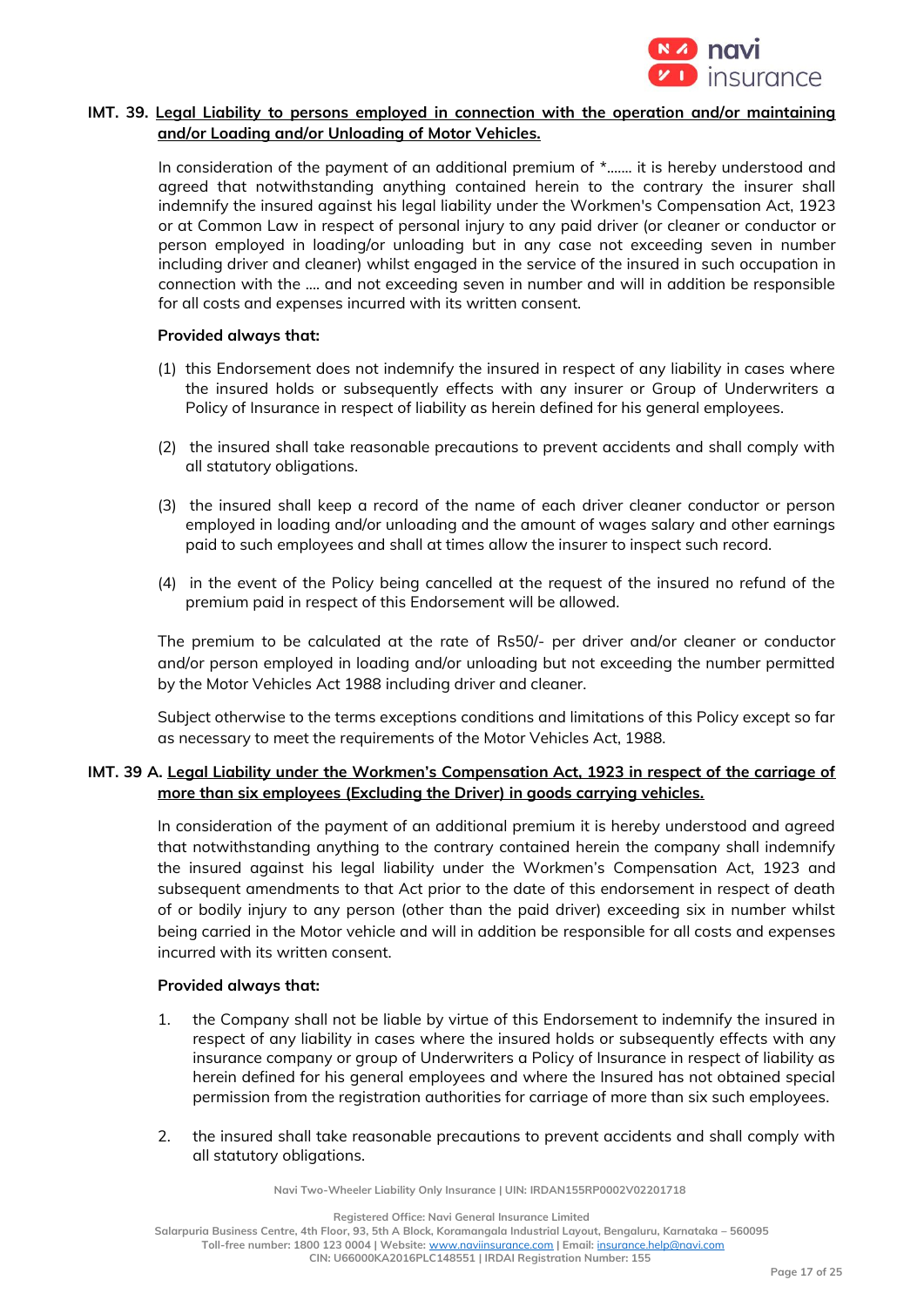

- 3. the insured shall keep a record of the name of each person employed in connection with the loading and unloading of the vehicles and the amount of wages salary and other earnings paid to such employees and shall at all times allow the Insurer to inspect such record.
- 4. in the event of the Policy being cancelled at the request of the insured no refund of the premium paid in respect of this Endorsement will be allowed.

Subject otherwise to the terms exceptions, conditions and limitations of this Policy.

## **IMT. 40 Legal Liability to paid driver and/or Conductor and/or cleaner employed in connection with the operation of Motor vehicle.**

In consideration of the payment of an additional premium it is hereby understood and agreed that notwithstanding anything contained herein to the contrary the insurer shall indemnify insured against his legal liability under the **Workmen's Compensation Act, 1923 and subsequent amendments of that Act prior to the date of this endorsement, the Fatal Accidents Act, 1855 or at Common Law** in respect of personal injury to any paid driver and/or conductor and/or cleaner whilst engaged in the service of the insured in such occupation in connection with the vehicle insured and will in addition be responsible for all costs and expenses incurred with its written consent.

The premium to be calculated and paid while taking insurance of the vehicle concurred at the rate of Rs. 50/- per driver and/or conductor and/or cleaner.

#### **Provided always that:**

- (1) this Endorsement does not indemnify the insured in respect of any liability in cases where the insured holds or subsequently effects with any insurer or Group of Underwriters a Policy of Insurance in respect of liability as herein defined for his general employees.
- (2) the insured shall take reasonable precautions to prevent accidents and shall comply with all statutory obligations.
- (3) the insured shall keep a record of the name of each driver cleaner conductor or person employed in loading and/or unloading and the amount of wages salary and other earnings paid to such employees and shall at all times allow the insurer to inspect such record.
- (4) In the event of the Policy being cancelled at the request of the insured no refund of the premium paid in respect of this Endorsement will be allowed.

## **IMT.42 Private Carriers (Goods Carrying Commercial Vehicles Only)**

Notwithstanding anything to the contrary contained herein it is hereby understood and agreed that the insurer shall not be liable for any loss or damage to the vehicle insured and/or for any third-party liability in respect thereof if at the time of accident, the vehicle insured under this policy is carrying goods not belonging to the insured

Subject otherwise to the terms conditions limitations and exceptions of this policy.

#### **IMT.44 Indemnity to Hirer - Package Policy - Negligence of the Owner or Hirer.**

**Navi Two-Wheeler Liability Only Insurance | UIN: IRDAN155RP0002V02201718**

**Registered Office: Navi General Insurance Limited Salarpuria Business Centre, 4th Floor, 93, 5th A Block, Koramangala Industrial Layout, Bengaluru, Karnataka – 560095 Toll-free number: 1800 123 0004 | Website:** [www.naviinsurance.com](http://www.naviinsurance.com/) **| Email:** [insurance.help@navi.com](mailto:insurance.help@navi.com) **CIN: U66000KA2016PLC148551 | IRDAI Registration Number: 155**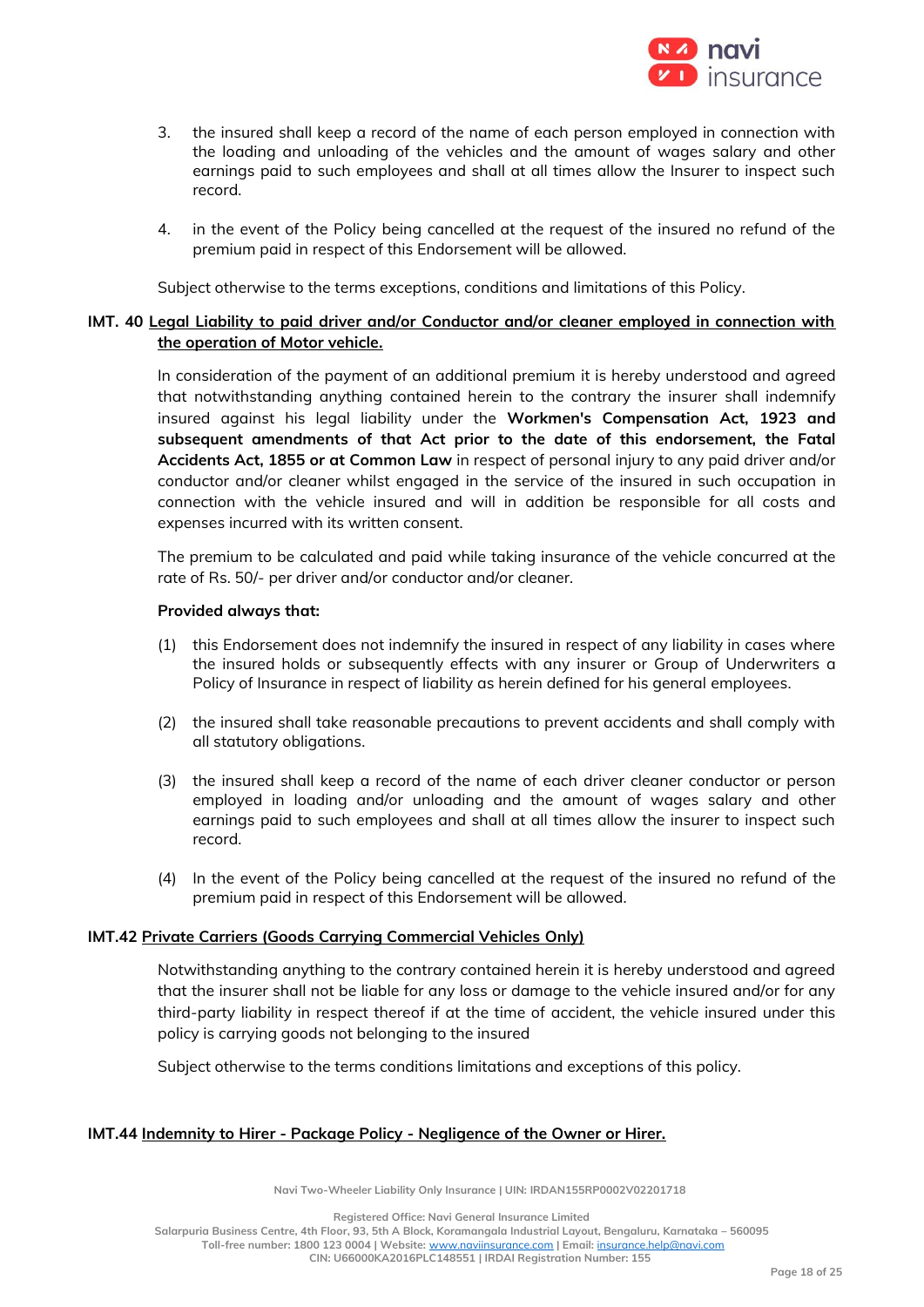

It is hereby declared and agreed that in consideration of payment of an additional premium of Rs……. the Insurer will indemnify any hirer of the Vehicle insured against loss, damage and liability as defined in this Policy arising in connection with the Vehicle insured while let on hire.

Provided that any such hirer shall as though he/she were the insured observe fulfill and be subject to the terms, exceptions, conditions and limitations of this policy in so far as they apply.

#### **IMT.45 Indemnity to Hirer - Liability Only Policy -- Negligence of the Owner or Hirer.**

#### **Negligence of the Hirer**

It is hereby declared and agreed that in consideration of payment of an additional premium of Rs……the Insurer will indemnify any hirer of the Motor Vehicle against liability as defined in this Policy arising in connection with the Motor Vehicle while let on hire.

Provided that any such hirer shall as though he were the Insured observe fulfill and be subject to the terms, exceptions, conditions and limitations of this Policy in so far as they apply.

## **IMT.46 Legal Liability to passengers excluding liability for accidents to employees of the Insured arising out of and in course of their employment (Applicable to Ambulance/Hearses under class D of Commercial vehicles and to Motor Trade vehicles)**

In consideration of an additional premium of Rs……. and subject otherwise to the terms exceptions conditions and limitations of this Policy the insurer will indemnify the insured against liability at law for compensation (including legal costs of any claimant) for death of or bodily injury to any person other than a person excluded under general exception being carried in or upon or entering or mounting or alighting from the vehicle insured.

Provided always that in the event of an accident occurring whilst the vehicle insured is carrying more than the number of persons mentioned in the Schedule hereto as being the licensed carrying capacity of that vehicle in addition to the conductor if any then the insured shall repay to the insurer ratable proportion of the total amount which would be payable by the insurer by reason of this endorsement if not more than the said number of persons were carried in the vehicle insured.

Provided further that in computing the number of persons for the purpose of this endorsement any 3 children not exceeding 15 years of age will be reckoned as two persons and any children in arms not exceeding 3 years of age will be disregarded.

Provided further that in the event of Policy being cancelled at the request of the insured no refund of premium paid in respect of this endorsement will be allowed.

Subject otherwise to the terms exceptions conditions and limitations of this policy.

## **IMT.47 Mobile Cranes/Drilling Rigs/ Mobile Plants/Excavators/ Navies/ Shovels/ Grabs/ Rippers.**

It is hereby declared and agreed notwithstanding anything to the contrary contained in this Policy that in respect of the vehicle insured the Insurer shall be under no liability-

Under Section II except so far as is necessary to meet the requirements of the Motor Vehicles Act, 1988, in respect of liability incurred by the insured arising out of the operation as a tool of such vehicle or of plant forming part of such vehicle or attached thereto.

## **IMT.48 Agricultural and Forestry Vehicles And Other Miscellaneous vehicles with Trailers attached - Extended Cover**

**Navi Two-Wheeler Liability Only Insurance | UIN: IRDAN155RP0002V02201718**

**Registered Office: Navi General Insurance Limited Salarpuria Business Centre, 4th Floor, 93, 5th A Block, Koramangala Industrial Layout, Bengaluru, Karnataka – 560095 Toll-free number: 1800 123 0004 | Website:** [www.naviinsurance.com](http://www.naviinsurance.com/) **| Email:** [insurance.help@navi.com](mailto:insurance.help@navi.com) **CIN: U66000KA2016PLC148551 | IRDAI Registration Number: 155**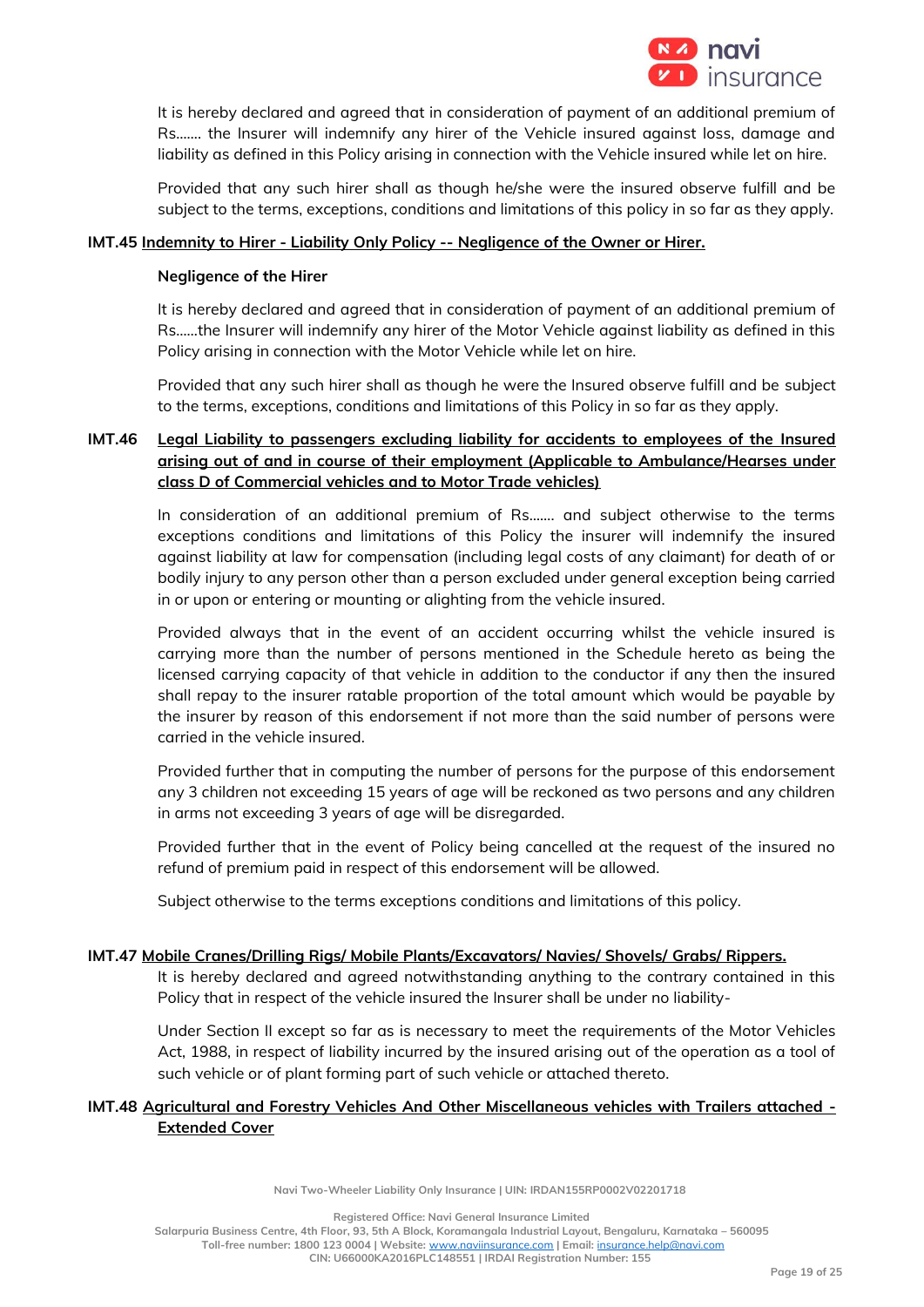

It is hereby declared and agreed that in consideration of an additional premium of Rs……. the indemnity provided by this Policy shall apply in respect of any trailer (including Agricultural Implements such as Ploughs, Harrows and the like) described in the under noted Schedule of trailers as though it were a vehicle described in the Schedule and had set against it in the Schedule the value set against it in the under noted Schedule of trailers.

Provided that the Insurer shall be under no liability under Section I of the Policy in respect of breakage of any part of the agricultural trailer or implements caused by ground obstructions.

## **IMT.49 Exclusion of Liability to the Public Working Risk (Except as required by the Motor Vehicle Act, 1988)**

It is hereby declared and agreed that except so far as is necessary to meet the requirements of the Motor Vehicles Act, 1988, the Insurer shall be under no liability under Section II of this Policy in respect of liability incurred by the Insured arising out of the operation as a tool of the Motor Vehicle or of plant forming part of the Motor Vehicle or attached thereto.

## **IMT.50 Cinema Film Recording and Publicity Vans**

It is hereby understood and agreed that notwithstanding anything to the contrary contained in this Policy, the insurer shall be under no liability in respect of loss or damage to cinematic photographic or sound equipment costumes or any other technical property fixtures and fittings on the Motor Vehicle, unless they are firmly and permanently fixed to the body of the vehicle and are not detachable from time to time.

#### **IMT.51 Mobile Shops /Canteens and Mobile Surgeries/ Dispensaries**

It is hereby understood and agreed that notwithstanding anything to the contrary contained in this Policy the insurer shall be under no liability in respect of

- (a) death of or bodily injury to or illness of any person caused by or through or in connection with or arising from
	- (i) poisoning of any kind or foreign or deleterious matter in food or drink
	- (ii) anything harmful in the condition of any goods supplied at or from the motor vehicle or the defective condition of the container of such goods
	- (iii) anything harmful in the condition of any goods supplied at or from the motor vehicle or defective in any treatment given at or from the motor vehicle

## **IMT. 52 Exclusion of damage while in use as a Tool of Trade**

It is hereby declared and agreed that except so far as is necessary to meet the requirements of the Motor Vehicles Act, 1988 the insurer shall be under no liability under Section II of this Policy in respect of liability incurred by the insured arising out of the operation as a tool of the motor vehicle or of plant forming part of the vehicle insured or attached thereto.

#### **IMT.53 Specified Attachments (Special Type Vehicles)**

It is hereby declared and agreed that while any attachment in the under noted "Schedule of attachments" is attached to the Motor Vehicle or is detached and out of use the indemnity provided by this Policy shall apply in respect of any such attachment as though it were the Motor Vehicle and had set against it in the Schedule the value set against it in the under noted "Schedule of Attachments"**.**

**Navi Two-Wheeler Liability Only Insurance | UIN: IRDAN155RP0002V02201718**

**Registered Office: Navi General Insurance Limited**

**Salarpuria Business Centre, 4th Floor, 93, 5th A Block, Koramangala Industrial Layout, Bengaluru, Karnataka – 560095**

**Toll-free number: 1800 123 0004 | Website:** [www.naviinsurance.com](http://www.naviinsurance.com/) **| Email:** [insurance.help@navi.com](mailto:insurance.help@navi.com)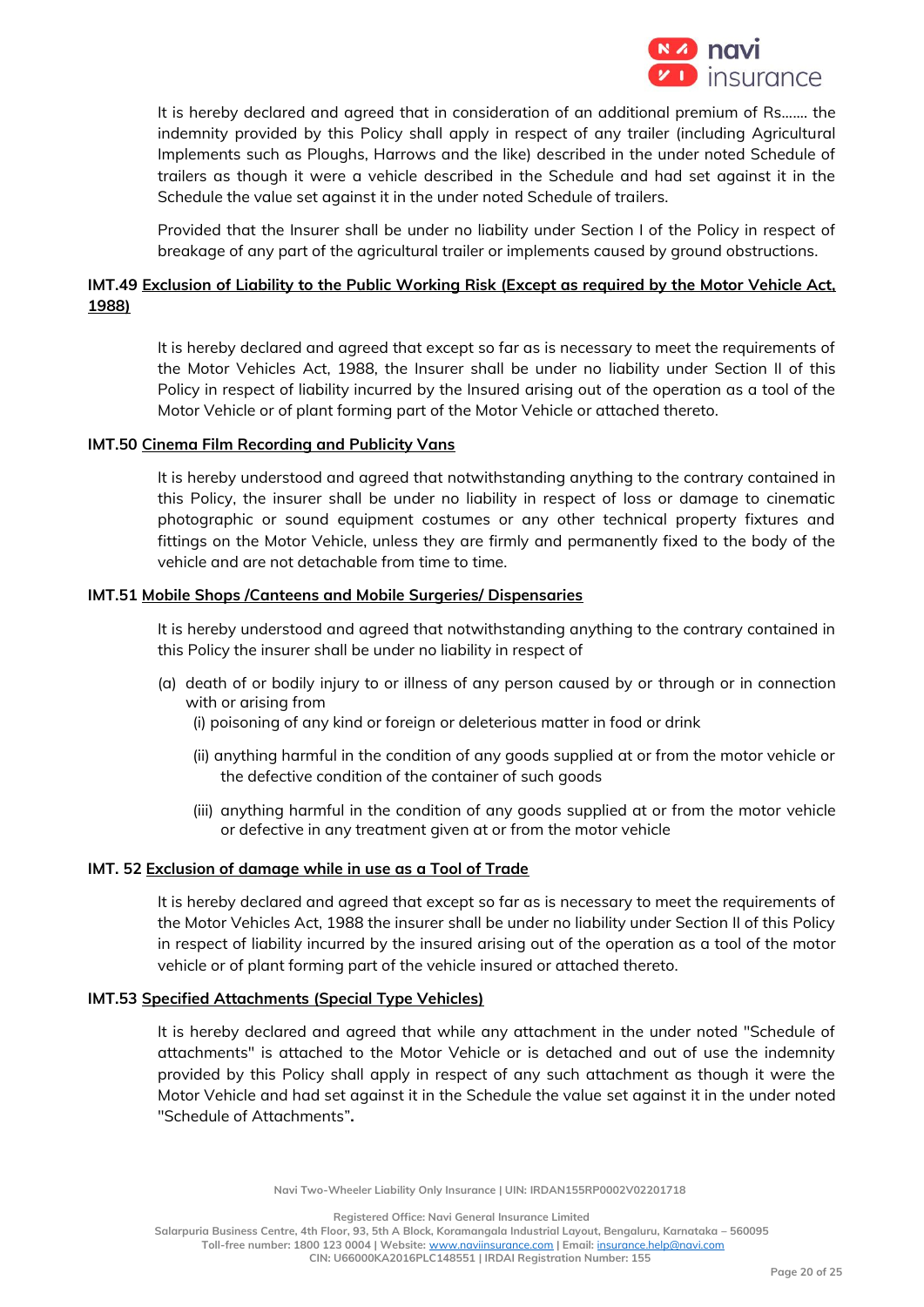

## **IMT.54 Mobile Plant-Inclusion of Liability to the Public Working Risk Where Tool of Trade is used only for work performed in or upon the Vehicle or Trailer.**

It is hereby declared and agreed that except so far as is necessary to meet the requirements of the Motor Vehicles Act, 1988, the Insurer shall be under no liability under Section II of this Policy in respect of liability arising out of:

- (a) the explosion of any vessel under pressure being part of plant attached to or forming part of the Motor Vehicle.
- (b) the operation other than in or upon the Motor Vehicle forming part of or attached to
- (c) the Motor Vehicle.

## **IMT.55 Mobile Plant - Inclusion of Liability to the Public Working Risk**

It is hereby understood and agreed that notwithstanding anything to the contrary contained in this Policy the insurer shall be under no liability under Section II in respect of

- (a) death injury or damage caused by or resulting from
	- (i) subsidence flooding or water pollution.
	- (ii) damage to pipes or cables arising out of the operation as a tool of the vehicle insured or of any plant forming part of vehicle insured or attached thereto.
- (b) damage to property resulting from the manufacture construction alteration repair or treatment of such property by the insured.
- (c) death injury or damage caused by or through property on which the insured has carried out any process of manufacture, construction alteration or repair or treatment.

It is further understood and agreed that except so far as is necessary to meet the requirements of the Motor Vehicles Act 1988, the insurer shall be under no liability under Section II of this Policy in respect of liability incurred by the insured arising out of the explosion of any vessel under pressure being part of plant attached to or forming part of the vehicle insured.

## **Grievance Redressal Procedure:**

At Navi General Insurance, we want your relationship with insurance to soar beyond what you've experienced yet. To understand, appreciate, and enjoy insurance—we're here for you. You can connect with us on the following channels.

- **a.** Call us on our Toll Free 1800 123 0004 for any queries that you may have!
- **b.** Email your queries to [insurance.help@navi.com](mailto:insurance.help@navi.com).
- **c.** For Senior Citizens, we have a special cell and Our Senior Citizen customers can email us at [seniorcare@navi.comf](mailto:seniorcare@navi.com)or priority resolution
- **d.** Visit our website [www.naviinsurance.com](http://www.naviinsurance.com/) to register & track your queries.
- **e.** Please walk in to any of our branches or partner locations.
- **f.** You can also dispatch your letters to us at:
	- Navi General Insurance Limited

Corporate Office: Salarpuria Business Centre,

4th B Cross Road, 5th Block,

Koramangala Industrial Layout,

Bengaluru, Karnataka – 560095

**Navi Two-Wheeler Liability Only Insurance | UIN: IRDAN155RP0002V02201718**

**Registered Office: Navi General Insurance Limited**

**Salarpuria Business Centre, 4th Floor, 93, 5th A Block, Koramangala Industrial Layout, Bengaluru, Karnataka – 560095**

**Toll-free number: 1800 123 0004 | Website:** [www.naviinsurance.com](http://www.naviinsurance.com/) **| Email:** [insurance.help@navi.com](mailto:insurance.help@navi.com) **CIN: U66000KA2016PLC148551 | IRDAI Registration Number: 155**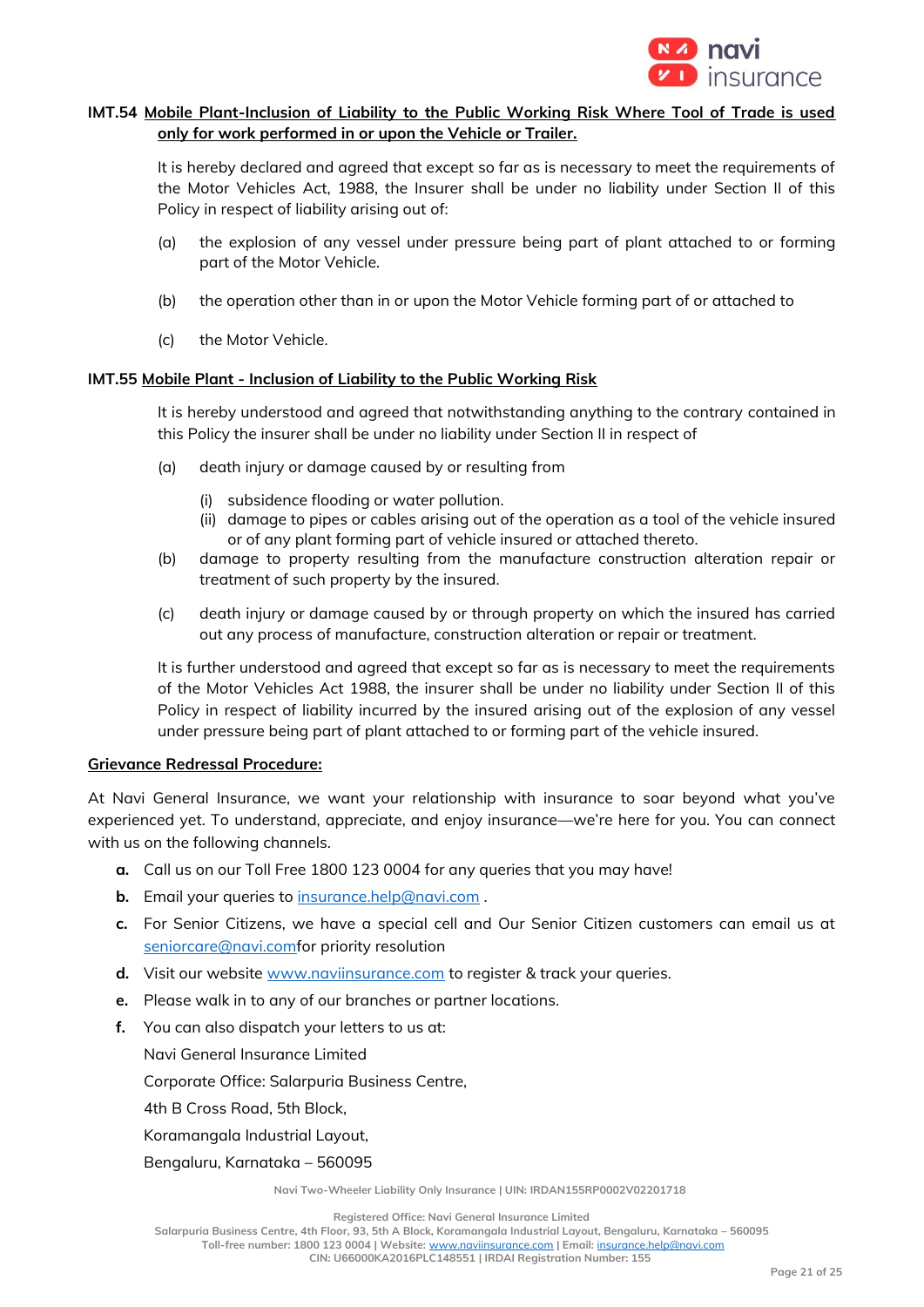

We request you to please mention your complete details: Full Name, Policy Number and Contact Details in all your communications, to enable our customer experience expert to connect with you and provide you with the quickest possible solution.

We'll make sure to acknowledge your service request within 3 working days—and try and resolve it to your satisfaction within 15 working days. That's a promise!

## **Escalation**

**Level 1**: While we attempt to give you best-in-class and prompt resolution for any concerns—sometimes it may not be perfect. If you felt that you weren't offered a perfect resolution, please feel free to share your feedback to our Customer Experience team [at Manager.CustomerExperience@navi.com.](mailto:at%20Manager.CustomerExperience@navi.com)

## **Level 2:**

If you still are not happy about the resolution provided, then you may please write to our Head Customer Experience and Redressal Manager at Head.CustomerExperience@navi.com.

If your concern remains unresolved after having followed the above escalation procedure, then you may please approach the Insurance Ombudsman for Redressal. To know who your Insurance Ombudsman is—simply refer to the list below/overleaf.

Contact details of Insurance Ombudsman are available at our website [www.naviinsurance.com](http://www.naviinsurance.com/)

OMBUDSMAN AND ADDRESSES: Refer the below link

<http://ecoi.co.in/ombudsman.html>

## **NAMES OF OMBUDSMAN AND ADDRESSES OF OMBUDSMAN CENTRES**

| S. No. | <b>Contact Details</b>                 | <b>Jurisdiction of Office</b>                   |
|--------|----------------------------------------|-------------------------------------------------|
| 1.     | <b>AHMEDABAD</b>                       |                                                 |
|        | Office of the Insurance Ombudsman,     | State of Gujarat and Union Territories of Dadra |
|        | Jeevan Prakash Building, 6th Floor,    | & Nagar Haveli and Daman and Diu                |
|        | Tilak Marg, Relief Road,               |                                                 |
|        | Ahmedabad - 380 001.                   |                                                 |
|        | Tel.: 079 - 25501201/02/05/06          |                                                 |
|        | Email: bimalokpal.ahmedabad@ecoi.co.in |                                                 |
| 2.     | <b>BENGALURU</b>                       |                                                 |
|        | Office of the Insurance Ombudsman,     | Karnataka                                       |
|        | Jeevan Soudha Building,                |                                                 |
|        | PID No. 57-27-N-19,                    |                                                 |
|        | Ground Floor, 19/19, 24th Main Road,   |                                                 |
|        | JP Nagar, 1st Phase,                   |                                                 |
|        | Bengaluru - 560 078.                   |                                                 |
|        | Tel.: 080 - 26652048 / 26652049        |                                                 |
|        | Email: bimalokpal.benaaluru@ecoi.co.in |                                                 |
| 3.     | <b>BHOPAL</b>                          |                                                 |
|        | Office of the Insurance Ombudsman,     | States of Madhya Pradesh and Chattisgarh        |
|        | Janak Vihar Complex, 2nd Floor,        |                                                 |
|        | 6, Malviya Nagar, Opp. Airtel Office,  |                                                 |
|        | Near New Market, Bhopal - 462 003.     |                                                 |
|        | Tel.: 0755 - 2769201 / 2769202         |                                                 |
|        | Fax: 0755 - 2769203                    |                                                 |
|        | Email: bimalokpal.bhopal@ecoi.co.in    |                                                 |

**Navi Two-Wheeler Liability Only Insurance | UIN: IRDAN155RP0002V02201718**

**Registered Office: Navi General Insurance Limited**

**Salarpuria Business Centre, 4th Floor, 93, 5th A Block, Koramangala Industrial Layout, Bengaluru, Karnataka – 560095**

**Toll-free number: 1800 123 0004 | Website:** [www.naviinsurance.com](http://www.naviinsurance.com/) **| Email:** [insurance.help@navi.com](mailto:insurance.help@navi.com)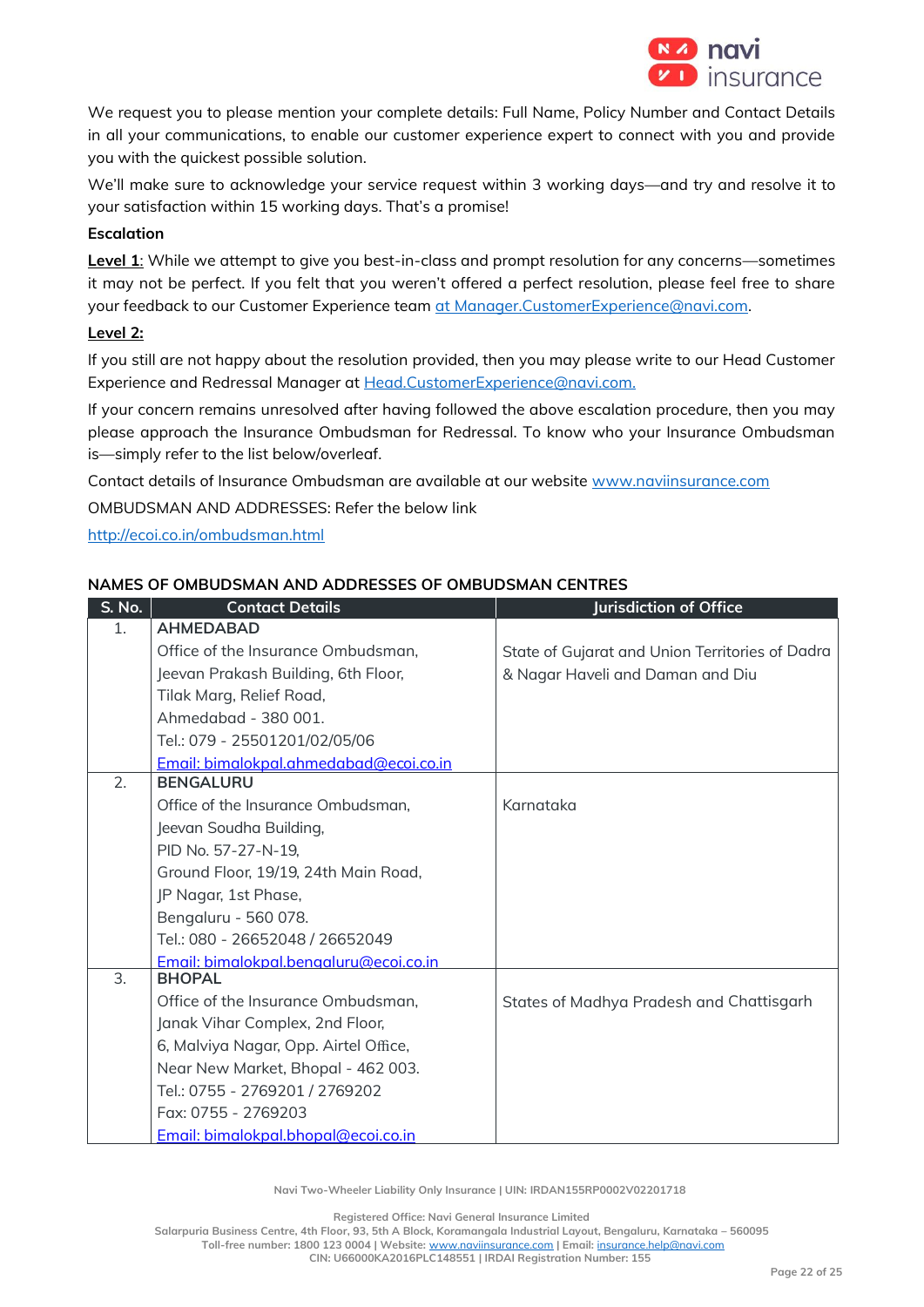

| 4. | <b>BHUBANESHWAR</b>                      |                                                |
|----|------------------------------------------|------------------------------------------------|
|    | Officeof the Insurance Ombudsman,        | State of Orissa                                |
|    | 62, Forest Park, Bhubneshwar - 751 009.  |                                                |
|    | Tel.: 0674 - 2596461 / 2596455           |                                                |
|    | Fax: 0674 - 2596429                      |                                                |
|    | Email: bimalokpal.bhubaneswar@ecoi.co.in |                                                |
| 5. | <b>CHANDIGARH</b>                        |                                                |
|    | Office of the Insurance Ombudsman,       | States of Punjab, Haryana, Himachal            |
|    | S.C.O. No. 101, 102 & 103, 2nd Floor,    | Pradesh, Jammu & Kashmir and Union             |
|    | Batra Building, Sector 17 - D,           | territory of Chandigarh                        |
|    | Chandigarh - 160 017.                    |                                                |
|    | Tel.: 0172 - 2706196 / 2706468           |                                                |
|    | Fax: 0172 - 2708274                      |                                                |
|    | Email: bimalokpal.chandigarh@ecoi.co.in  |                                                |
| 6. | <b>CHENNAI</b>                           |                                                |
|    | Office of the Insurance Ombudsman,       | State of Tamil Nadu and Union Territories -    |
|    | Fatima Akhtar Court, 4th Floor, 453,     | Pondicherry Town and Karaikal (which are part  |
|    | Anna Salai, Teynampet,                   | of Union Territory of Pondicherry)             |
|    | Chennai - 600 018.                       |                                                |
|    | Tel.: 044 - 24333668 / 24335284          |                                                |
|    | Fax: 044 - 24333664                      |                                                |
|    | Email: bimalokpal.chennai@ecoi.co.in     |                                                |
| 7. | <b>DELHI</b>                             |                                                |
|    | Office of the Insurance Ombudsman,       | State of Delhi                                 |
|    | 2/2 A, Universal Insurance Building,     |                                                |
|    | Asaf Ali Road, New Delhi - 110 002.      |                                                |
|    | Tel.: 011 - 23232481 / 23213504          |                                                |
|    | Fax: 011 - 23230858                      |                                                |
|    | Email: bimalokpal.delhi@ecoi.co.in       |                                                |
| 8. | <b>GUWAHATI</b>                          |                                                |
|    | Office of the Insurance Ombudsman,       | States of Assam, Meghalaya, Manipur,           |
|    | Jeevan Nivesh, 5th Floor,                | Mizoram, Arunachal Pradesh, Nagaland and       |
|    | Nr. Panbazar Over Bridge, S.S. Road,     | Tripura                                        |
|    | Guwahati - 781001 (ASSAM).               |                                                |
|    | Tel.: 0361 - 2132204 / 2132205           |                                                |
|    | Fax: 0361 - 2732937                      |                                                |
|    | Email: bimalokpal.quwahati@ecoi.co.in    |                                                |
| 9. | <b>HYDERABAD</b>                         |                                                |
|    | Office of the Insurance Ombudsman,       | States of Andhra Pradesh, Telangana and        |
|    | 6-2-46, 1st floor, "Moin Court",         | Union Territory of Yanam - a part of the Union |
|    | Lane Opp. Saleem Function Palace,        | Territory of Pondicherry                       |
|    | A. C. Guards, Lakdi-Ka-Pool,             |                                                |
|    | Hyderabad - 500 004.                     |                                                |
|    | Tel.: 040 - 65504123 / 23312122          |                                                |
|    | Fax: 040 - 23376599                      |                                                |
|    | Email: bimalokpal.hyderabad@ecoi.co.in   |                                                |

**Registered Office: Navi General Insurance Limited**

**Salarpuria Business Centre, 4th Floor, 93, 5th A Block, Koramangala Industrial Layout, Bengaluru, Karnataka – 560095**

**Toll-free number: 1800 123 0004 | Website:** [www.naviinsurance.com](http://www.naviinsurance.com/) **| Email:** [insurance.help@navi.com](mailto:insurance.help@navi.com)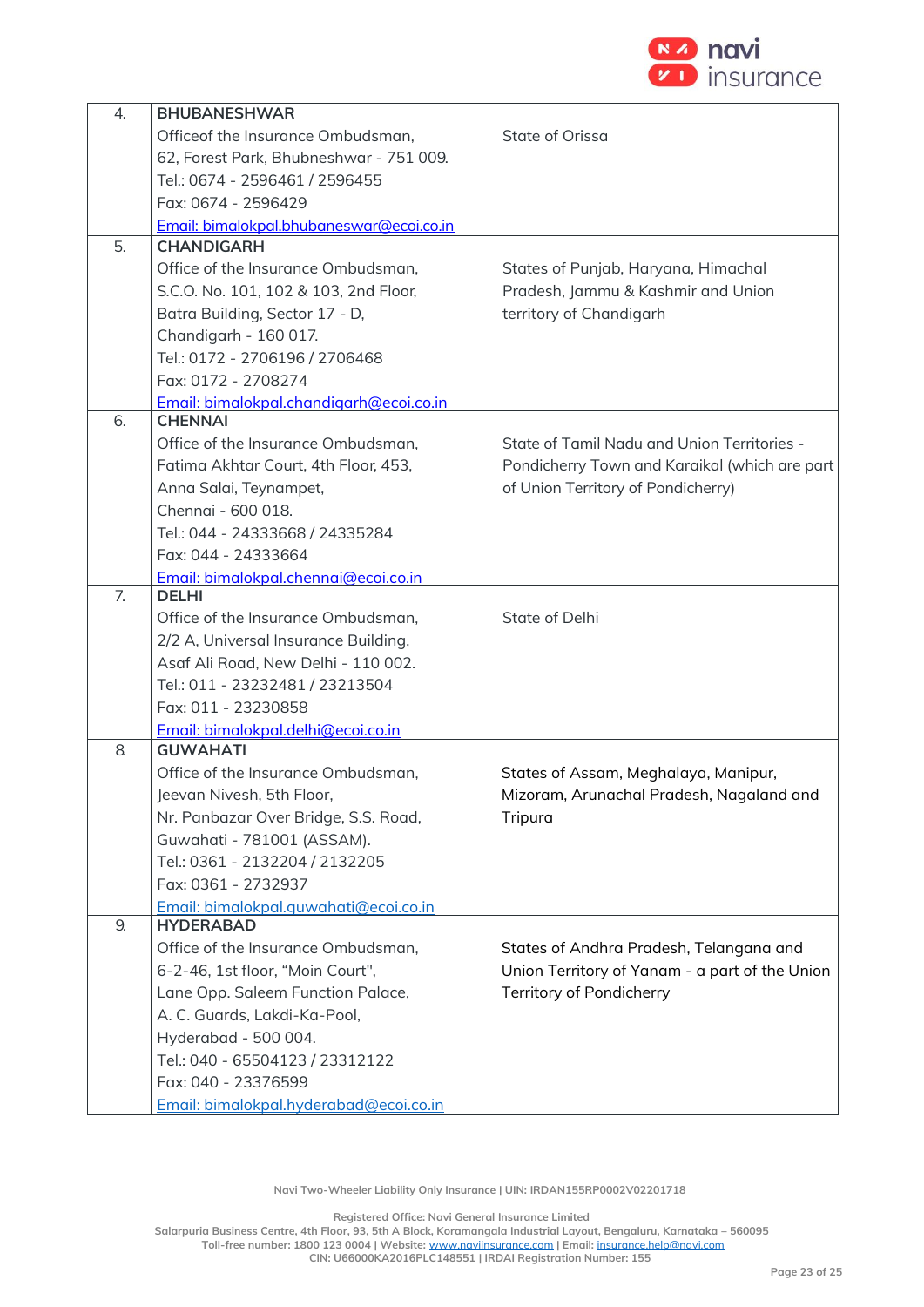

| 10. | <b>JAIPUR</b>                              |                                                |
|-----|--------------------------------------------|------------------------------------------------|
|     | Office of the Insurance Ombudsman,         | State of Rajasthan                             |
|     | Jeevan Nidhi - Il Bldg., Gr. Floor,        |                                                |
|     | Bhawani Singh Marg, Jaipur - 302 005.      |                                                |
|     | Tel.: 0141 - 2740363                       |                                                |
|     | Email: bimalokpal.jaipur@ecoi.co.in        |                                                |
| 11. | <b>ERNAKULAM</b>                           |                                                |
|     | Office of the Insurance Ombudsman,         | Kerala, Lakshadweep, Mahe-a part of            |
|     | 2nd Floor, Pulinat Bldg.,                  | Pondicherry                                    |
|     | Opp. Cochin Shipyard, M. G. Road,          |                                                |
|     | Ernakulam - 682 015.                       |                                                |
|     | Tel.: 0484 - 2358759 / 2359338             |                                                |
|     | Fax: 0484 - 2359336                        |                                                |
|     | Email: bimalokpal.ernakulam@ecoi.co.in     |                                                |
| 12  | <b>KOLKATA</b>                             |                                                |
|     | Office of the Insurance Ombudsman,         | States of West Bengal, Sikkim and Union        |
|     | Hindustan Bldg. Annexe, 4th Floor,         | Territories of Andaman and Nicobar Islands     |
|     | 4, C.R. Avenue, Kolkata - 700 072.         |                                                |
|     | Tel.: 033 - 22124339 / 22124340            |                                                |
|     | Fax: 033 - 22124341                        |                                                |
|     | Email: bimalokpal.kolkata@ecoi.co.in       |                                                |
| 13. | <b>LUCKNOW</b>                             |                                                |
|     | Office of the Insurance Ombudsman,         | District of Uttar Pradesh: Lalitpur, Jhansi,   |
|     | 6th Floor, Jeevan Bhawan,                  | Mahoba, Hamirpur, Banda, Chitrakoot,           |
|     | Phase-II, Nawal Kishore Road,              | Allahabad, Mirzapur, Sonbhabdra, Fatehpur,     |
|     | Hazratganj, Lucknow - 226 001.             | Pratapgarh, Jaunpur, Varansi, Gazipur, Jalaun, |
|     | Tel.: 0522 - 2231330 / 2231331             | Kanpur, Lucknow, Unnao, Sitapur, Lakhimpur,    |
|     | Fax: 0522 - 2231310                        | Bahraich, Barabanki, Raebareli, Sravasti,      |
|     | Email: bimalokpal.lucknow@ecoi.co.in       | Gonda, Faizabad, Amethi, Kaushambi,            |
|     |                                            | Balrampur, Basti, Ambedkarnagar, Sulanpur,     |
|     |                                            | Maharajganj, Santkabirnagar, Azamgarh,         |
|     |                                            | Kaushinagar, Gorkhpur, Deoria, Mau,            |
|     |                                            | Chandauli, Ballia, Sidharathnagar              |
| 14. | <b>MUMBAI</b>                              |                                                |
|     | Office of the Insurance Ombudsman,         | States of Goa, Mumbai Metropolitan             |
|     | 3rd Floor, Jeevan Seva Annexe, S. V. Road, | Region excluding Navi Mumbai & Thane           |
|     | Santacruz (W), Mumbai - 400 054.           |                                                |
|     | Tel.: 022 - 26106552 / 26106960            |                                                |
|     | Fax: 022 - 26106052                        |                                                |
|     | Email: bimalokpal.mumbai@ecoi.co.in        |                                                |

**Navi Two-Wheeler Liability Only Insurance | UIN: IRDAN155RP0002V02201718**

**Registered Office: Navi General Insurance Limited**

**Salarpuria Business Centre, 4th Floor, 93, 5th A Block, Koramangala Industrial Layout, Bengaluru, Karnataka – 560095**

**Toll-free number: 1800 123 0004 | Website:** [www.naviinsurance.com](http://www.naviinsurance.com/) **| Email:** [insurance.help@navi.com](mailto:insurance.help@navi.com)